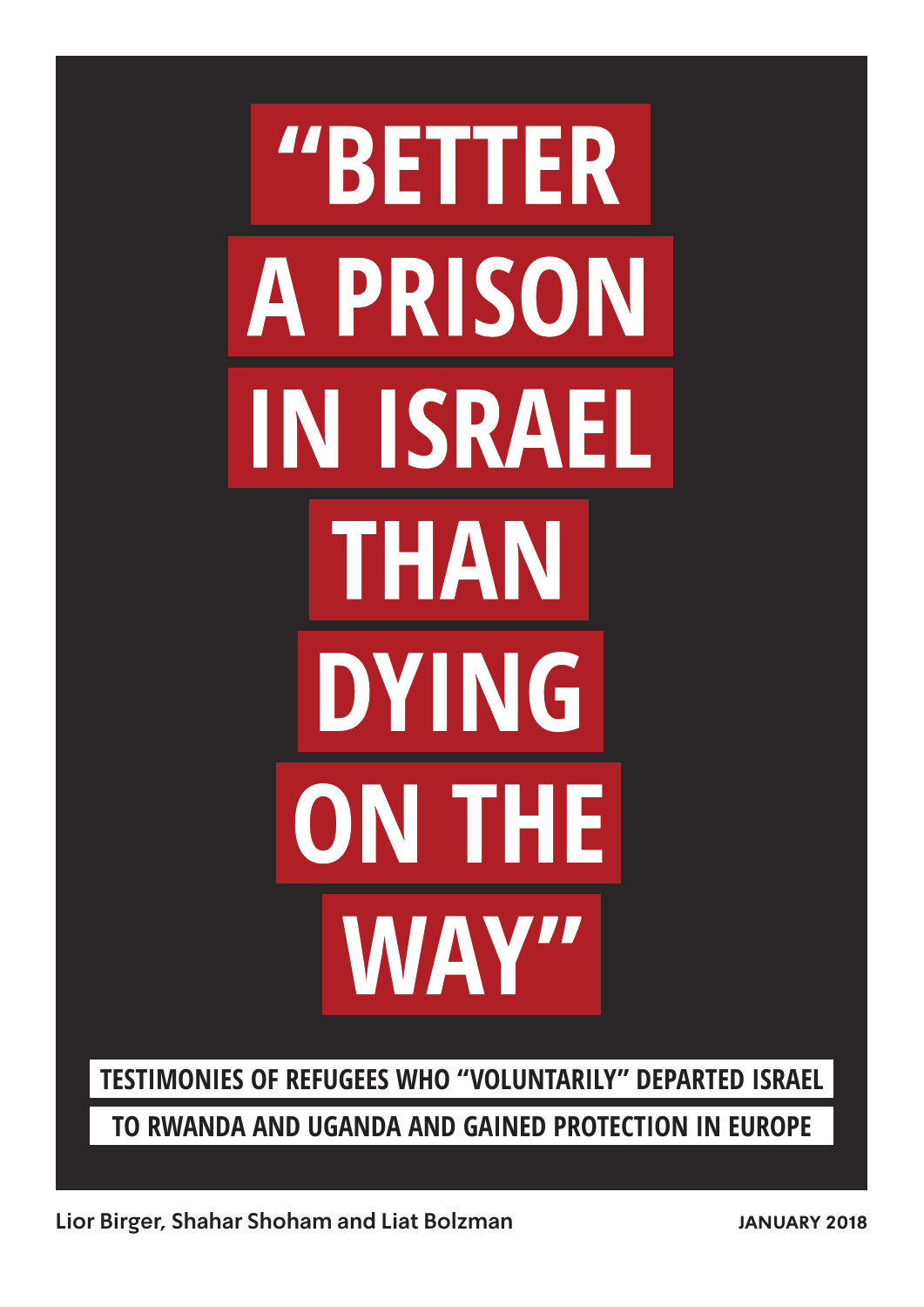### **Research and writing**

Lior Birger, Shahar Shoham and Liat Bolzman<sup>1</sup>

## **Counseling and Background**

Shani Bar-Tuvia

**Translation** Elizabeth Tsurkov

**Editing** Elad Keinan

## **Graphic Design**

Morin Glimmer

## **DOI**

https://doi.org/10.18452/20087 Tel Aviv-Jaffa, Berlin 2018

## **Acknowledgments**

Thank you to The Hotline for Refugees and Migrants for the assistance in publishing this report, Emanuel Yemane, Saad al-Din Ibrahim, Mutasim Ali, Dawit Demoz, Kebdom Menegisto, Yousif Mouhammad, Adi Drori Avraham, Gilad Lieberman, Sigal kook Avivi, Yael Agur Orgal, Prof. Tomer Broude, Dr. Yochay Nadan, Lena Rotenberg, Gali Shapira, Iris Tubia, Or Koren, Hamoutal Sadan, Shaba Sadan, Rachel Lee, Yotam Gidron, Edi Saar, Erez Segal, Gilad Reich, Misha Shenbrot, Shana Krakowski, Traci Siegel, Reut Shpatz Nissani.

We are particularly grateful to all the participants in the study who agreed to share the details of their difficult journey.

<sup>1.</sup> Lior Birger, a PhD student for Social Work at the Hebrew University of Jerusalem and a Fellow at the joint program of the Hebrew University and the Free University of Berlin - "Human Rights Under Pressure" Shahar Shoham, a PhD student for Area and Global Studies at the Institute for Asian and African Studies ,

Humboldt University in Berlin and a grantee of the Hans-Böckler Foundation in Germany.

Liat Boltzman, an M.A. student for Social Work and Human Rights at the Alice Salomon University in Berlin and a grantee of the Rosa Luxemburg Foundation in Germany.

<sup>\*</sup> The authors are independent researchers with years of experience working with refugee communities residing in Israel under the auspices of several NGOs.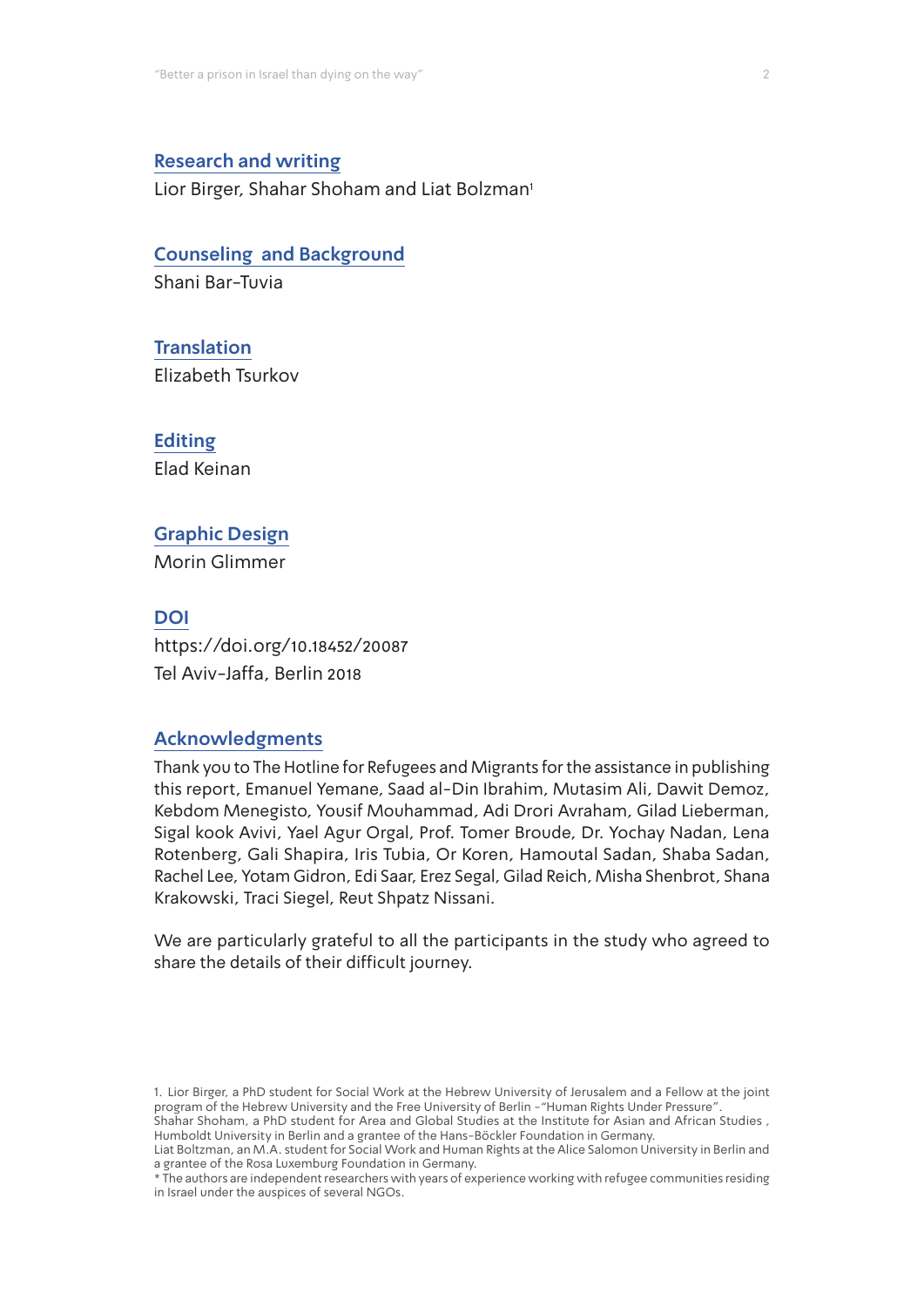# **TABLE OF CONTENTS**

|                  | <b>EXECUTIVE SUMMARY</b>                                                                                                                                                                                                                                                                                                                                                                                                                                   | 4                                                                                |  |  |
|------------------|------------------------------------------------------------------------------------------------------------------------------------------------------------------------------------------------------------------------------------------------------------------------------------------------------------------------------------------------------------------------------------------------------------------------------------------------------------|----------------------------------------------------------------------------------|--|--|
|                  | <b>BACKGROUND: FROM ISRAEL TO RWANDA AND UGANDA -</b><br>THE "VOLUNTARY" DEPARTURE PROGRAM AND THE PLANNED<br><b>FORCIBLE DEPORTATION</b>                                                                                                                                                                                                                                                                                                                  | 6                                                                                |  |  |
|                  | <b>PREVIOUS REPORTS</b>                                                                                                                                                                                                                                                                                                                                                                                                                                    | 10                                                                               |  |  |
|                  | <b>METHODOLOGY</b>                                                                                                                                                                                                                                                                                                                                                                                                                                         | 12                                                                               |  |  |
|                  | <b>FINDINGS</b><br>A. THE PROCESS OF "VOLUNTARY" DEPARTURE FROM ISRAEL TO RWANDA<br><b>OR UGANDA</b>                                                                                                                                                                                                                                                                                                                                                       | 15<br>16                                                                         |  |  |
| В.               | THE JOURNEY FROM RWANDA OR UGANDA TO EUROPE AND HARDSHIPS<br><b>ALONG THE WAY</b><br>Rwanda<br>> From Rwanda to Uganda<br>Uganda<br>> From Uganda to South Sudan<br><b>South Sudan</b><br>> Incarceration in South Sudan<br>> From South Sudan to Sudan<br>Sudan<br>> Forcible return to Eritrea from Sudan<br>The journey through the Sahara from Sudan to Libya<br>> Death in the Sahara<br>Libya<br>Crossing the Mediterranean Sea from Libya to Italy. | 17<br>17<br>19<br>20<br>21<br>22<br>23<br>23<br>24<br>24<br>25<br>26<br>27<br>29 |  |  |
|                  | c. The lives of the interviewees today<br>> The mental state of the interviewees<br>> Concern for the lives of Those remaining in Israel                                                                                                                                                                                                                                                                                                                   | 31<br>31<br>32                                                                   |  |  |
|                  | <b>CONCLUSIONS</b>                                                                                                                                                                                                                                                                                                                                                                                                                                         | 34                                                                               |  |  |
| <b>AFTERWARD</b> |                                                                                                                                                                                                                                                                                                                                                                                                                                                            |                                                                                  |  |  |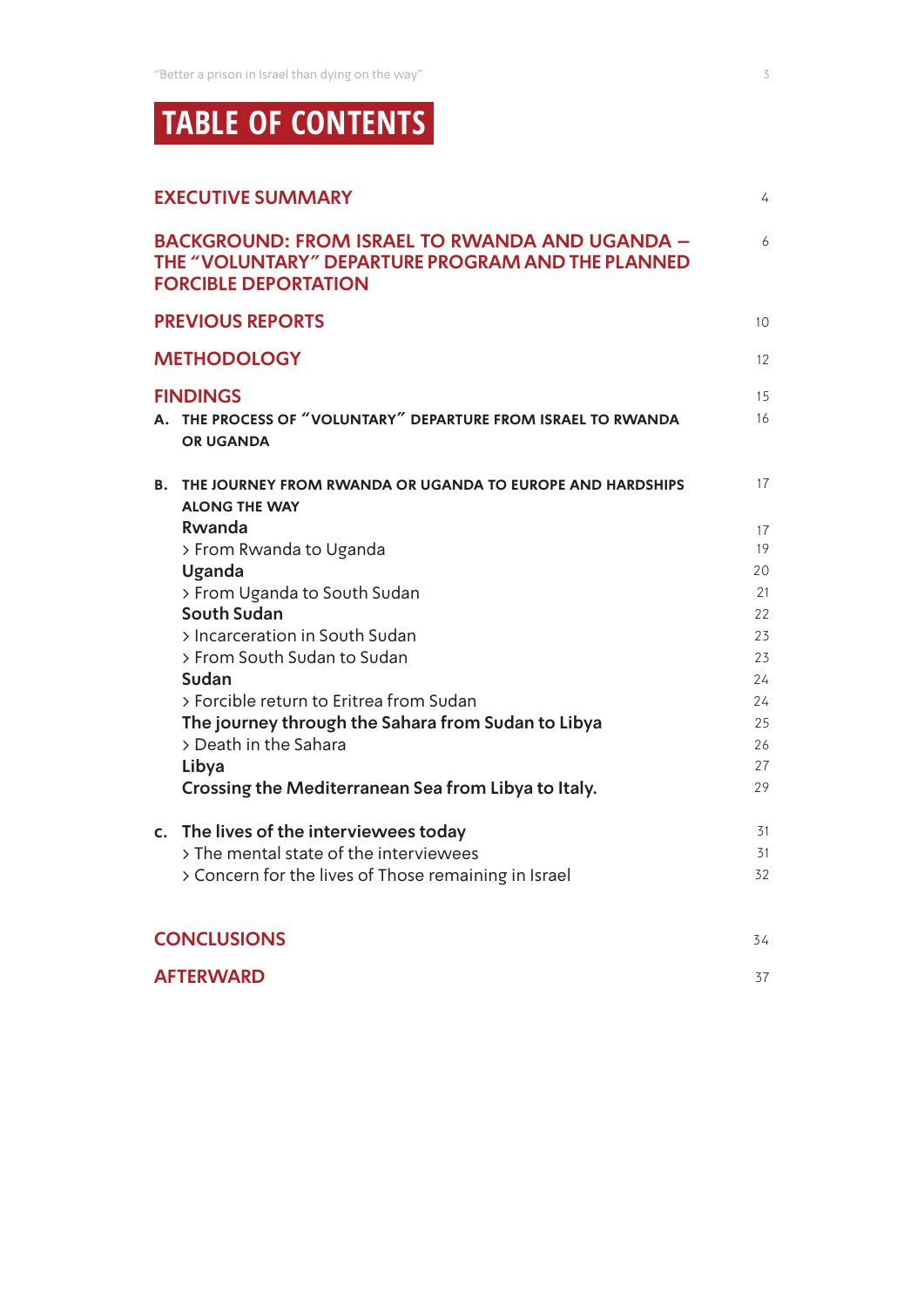# **EXECUTIVE SUMMARY**

This report is based on interviews conducted with Eritrean refugees who left Israel under the "Voluntary Departure" program to Rwanda and Uganda. There – in contrast to the promises made to them by the State of Israel – they were not granted protection, forcing them to embark on a dangerous journey ending in Europe. This report focuses on the "Voluntary Departure" policy and how it affected the lives of those who left Israel under it. This policy has been implemented since late 2013 vis-à-vis Eritrean and Sudanese residing in Israel. In January 2018, shortly before the publication of this report, the State of Israel announced an escalation of the measures it implements against this population; one such measure is a plan to forcibly deport asylum-seekers to a third country, i.e., not their homeland.

The report is based on a qualitative research made up of 19 interviews with Eritrean refugees who left Israel between 2014-2016. 11 interviews were conducted in Germany and eight in the Netherlands, the countries of residence of the interviewees, in which the overwhelming majority received refugee status. An analysis of their responses shows a similar pattern: promises made by the Israeli government, both in court and to those departing, about what awaits them after their arrival to Rwanda and Uganda, went unfulfilled. Instead of being granted access to a process of applying for asylum or work permits, the deportees, upon landing, were placed in a precarious situation: the travel document they received in Israel, the only identifying document in their possession, was taken away from them. They were transferred to a hotel guarded by an armed sentry and prevented, under threat, from leaving the hotel. None of them were given the opportunity to apply for asylum. Lacking identifying documentation, exposed to robberies, threats and arrest, they were forced to embark on a dangerous journey that included passing through South Sudan, Sudan and Libya in search of safety. Throughout the journey, the refugees were subjected to human trafficking, incarceration, the threat of forcible deportation to Eritrea, harsh conditions of starvation, violence, slavery in torture camps in Libya and a dangerous crossing of the Mediterranean Sea from Libya to Europe. The interviewees described a perilous journey permeated with an all-encompassing fear of death: many witnessed the death of fellow travelers during the crossing of the Sahara Desert, in the torture camps in Libya and as they drowned in the Mediterranean Sea. Among the dead were others who had who left Israel "voluntarily."

This conclusion is in congruence with findings of previous reports published by Israeli and international NGOs that collected testimonies in African countries of those who "voluntarily" departed Israel. These testimonies were recently buttressed by a statement of the United Nations High Commissioner on Refugees (UNHCR) about dozens of similar testimonies the agency collected in Italy. Taken together, several hundreds of testimonies have been collected. Thus, the report confirms that the alarming patterns documented by previous reports have not changed. In addition, this report, for the first time, details additional stages in the journey of those who departed. Little information was available about these legs of the journey – and especially about what the interviewees experienced in Libya and during their crossing of the Mediterranean Sea– until their arrival in Europe.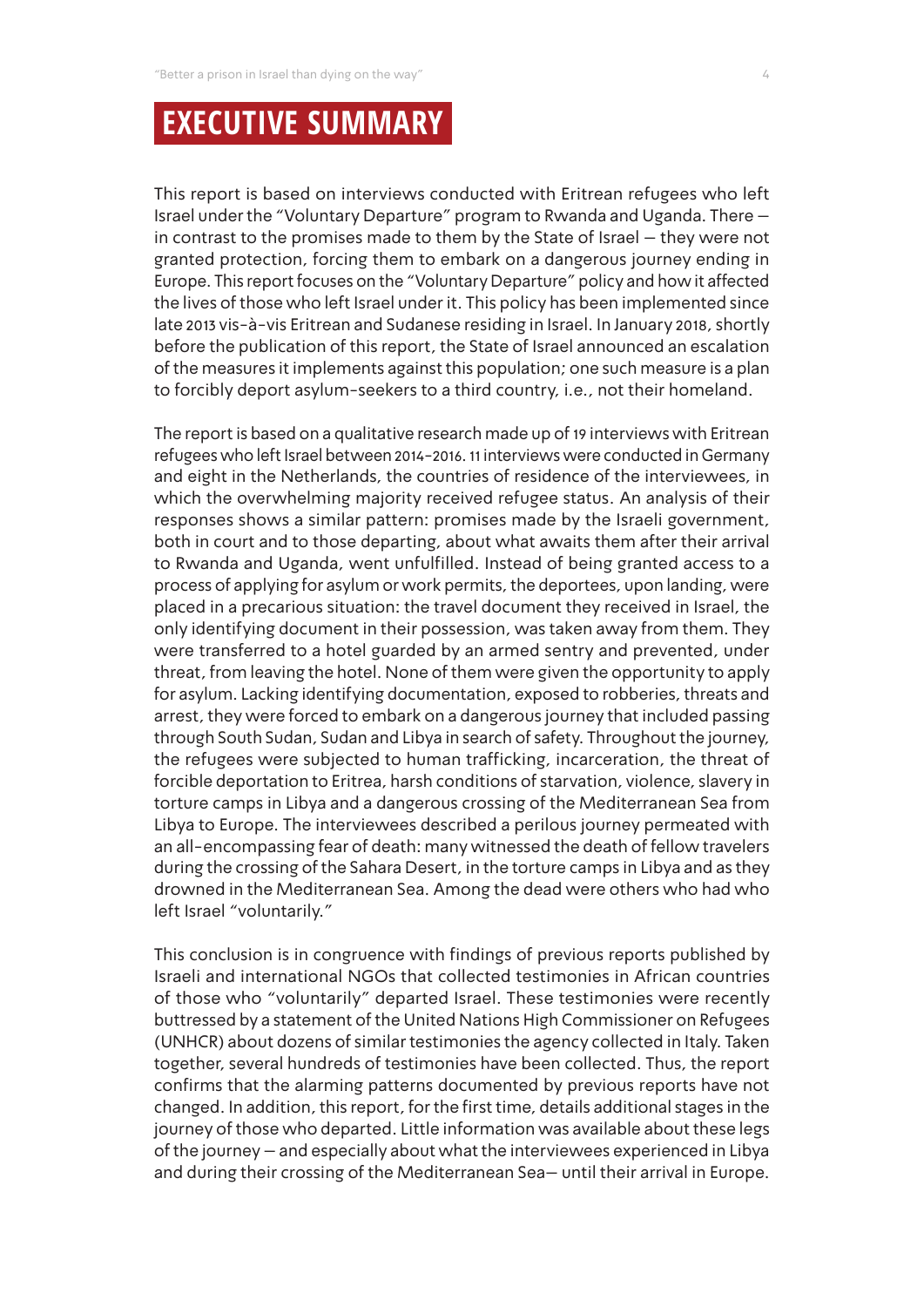The conclusions of this report are clear: the promises made to those "voluntarily" departing are not kept, and more so, the implementation of the "Regulation of Removal to Third Countries" gravely endangers the mental health, safety and life of men, women and children, and has already cost of the lives of an unknown number of human beings. The testimonies brought to the fore in this report are a call to stop the planned deportation policy and to regularize the status of the asylum-seekers residing in Israel.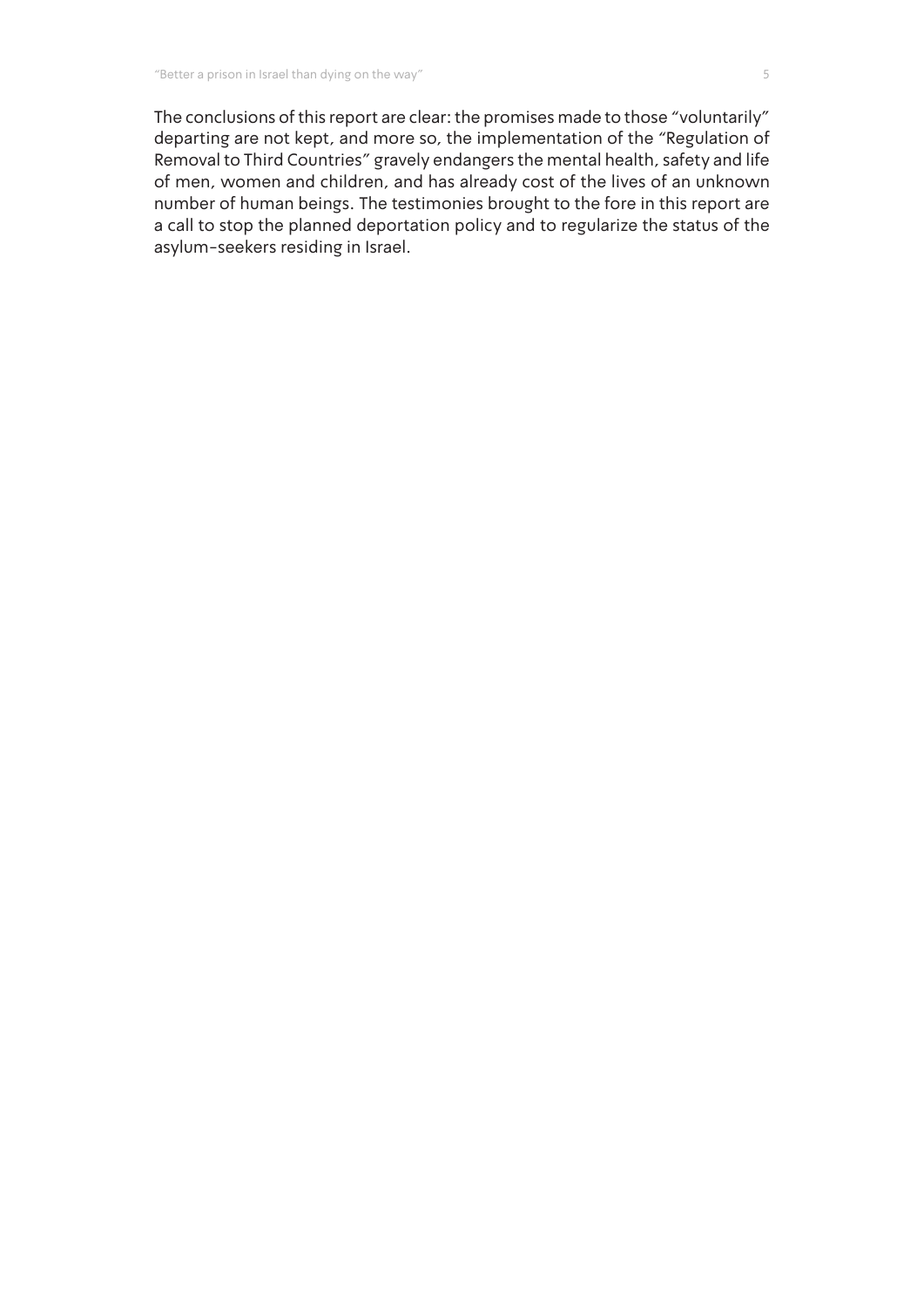# **BACKGROUND: FROM ISRAEL TO RWANDA AND UGANDA – THE "VOLUNTARY" DEPARTURE PROGRAM AND THE PLANNED FORCIBLE DEPORTATION**

## **BY: SHANI BAR-TUVIA2**

In Israel 37,288 men and women currently reside who irregularly crossed its southern border.<sup>3</sup> Most are Eritreans (71%) who fled the dictatorship in their country<sup>4</sup> and Sudanese (21%), many of whom arrived from the Darfur region that underwent what many in the international community recognize as genocide, and other areas in Sudan that have witnessed over two decades of ethnic cleansing. Most arrived in Israel between 2006 and 2012,<sup>5</sup> which is when the construction of the border fence with Egypt was completed. Since 2013, only a few "infiltrators"<sup>6</sup> entered Israel, but the official policy remained: "to make their lives miserable" until they leave.7 At the same time, Israel recognizes that it cannot forcibly return these people to their countries of origin.<sup>8</sup> In line with Israel's policy, several measures were adopted by the State over the years against Eritreans and Sudanese, including incarceration in the Saharonim Prison and the Holot Detention Facility, prevention of official work permits, healthcare and welfare services, as well as economic sanctions. $^{\circ}$ 

2. Shani Bar-Tuvia, a PhD candidate at the International Relations Department at the Hebrew University of Jerusalem and a Fellow at the joint program "Human Rights Under Pressure" of the Hebrew University and the Free University of Berlin.

3. According to data of the Population Immigration and Border Authority (PIBA). See: "Data on Foreigners in Israel", January 2018. http://bit.ly/2Ej13EY.

4. For more on the human rights situation in Eritrea, see for example the report of the Commission of Inquiry established by the UN to investigate the matter. The report, published on June 8, 2016, entitled "Detailed findings of the commission of inquiry on human rights in Eritrea" found that the Eritrean regime is to blame for crimes against humanity. http://www.ohchr.org/Documents/HRBodies/HRCouncil/CoIEritrea/A\_HRC\_32\_CRP.1\_read-only.pdf 5. See PIBA, "Data on Foreigners in Israel", January 2018. http://bit.ly/2Ej13EY.

6. This is how the State of Israel labels those who entered Israel in an irregular manner through its southern border with Egypt.

7. This phrasing was used by the Minister of Interior at the time, Eli Yishai, in an interview to Ynet News on August 6, 2012. See https://www.ynetnews.com/articles/0,7340,L-4269540,00.html The Chairman of the Knesset Internal Affairs and Environment Committee, MK Dudi Amsalem, described the policy in a less harsh but just as direct manner during a hearing held by his committee on November 21, 2016: "We are in a kind of a transition phase, when the State… is still not sending them home… and we're trying to create an incentive for them to leave on their own." All the protocols of the Knesset hearings are available in Hebrew on the Knesset's website http://m.knesset.gov.il/Activity/committees/Pages/Default.aspx.

8. Representatives of the state acknowledged this on multiple occasions over the years. At times, the policy, at least concerning citizens of Eritrea, was even labeled by representatives of the State as "temporary protection" or "group protection." See the words of Avi Himi, the Head of the Advisory Committee to the Minister of Interior on the Matter of Refugees, during a hearing at the Knesset Internal Affairs Committee on October 14, 2013: "We took into consideration the decision of the Israeli government that they [Eritreans] are under a status of temporary protection." For a relatively recent statement about Israel's official policy not to forcibly return Eritrean and Sudanese nationals, see comments by Yossi Edelstein, the Head of the Enforcement and Foreigners Unit at the Ministry of Interior, during a hearing at the Knesset State Control Committee on March 20, 2017: "I am saying that we are implementing a policy of non-removal and non-return toward subjects of Eritrea and Sudan." 9. For further information see the State Comptroller report, "Foreigners who Can Not be Removed from Israel" report 64C from 2014: http://bit.ly/1AbQI2Y; A book edited by Tally Kritzman-Amir, "Where Levinsky Meets Asmara: Social and Legal Aspects of Israeli Asylum Policy (Van Leer Institute 2015); and an article by Ruvi Ziegler, "No Asylum for 'Infiltrators': The Legal Predicament of Eritrean and Sudanese Nationals in Israel" (2015) 29(2) Journal of Immigration, Asylum and Nationality Law.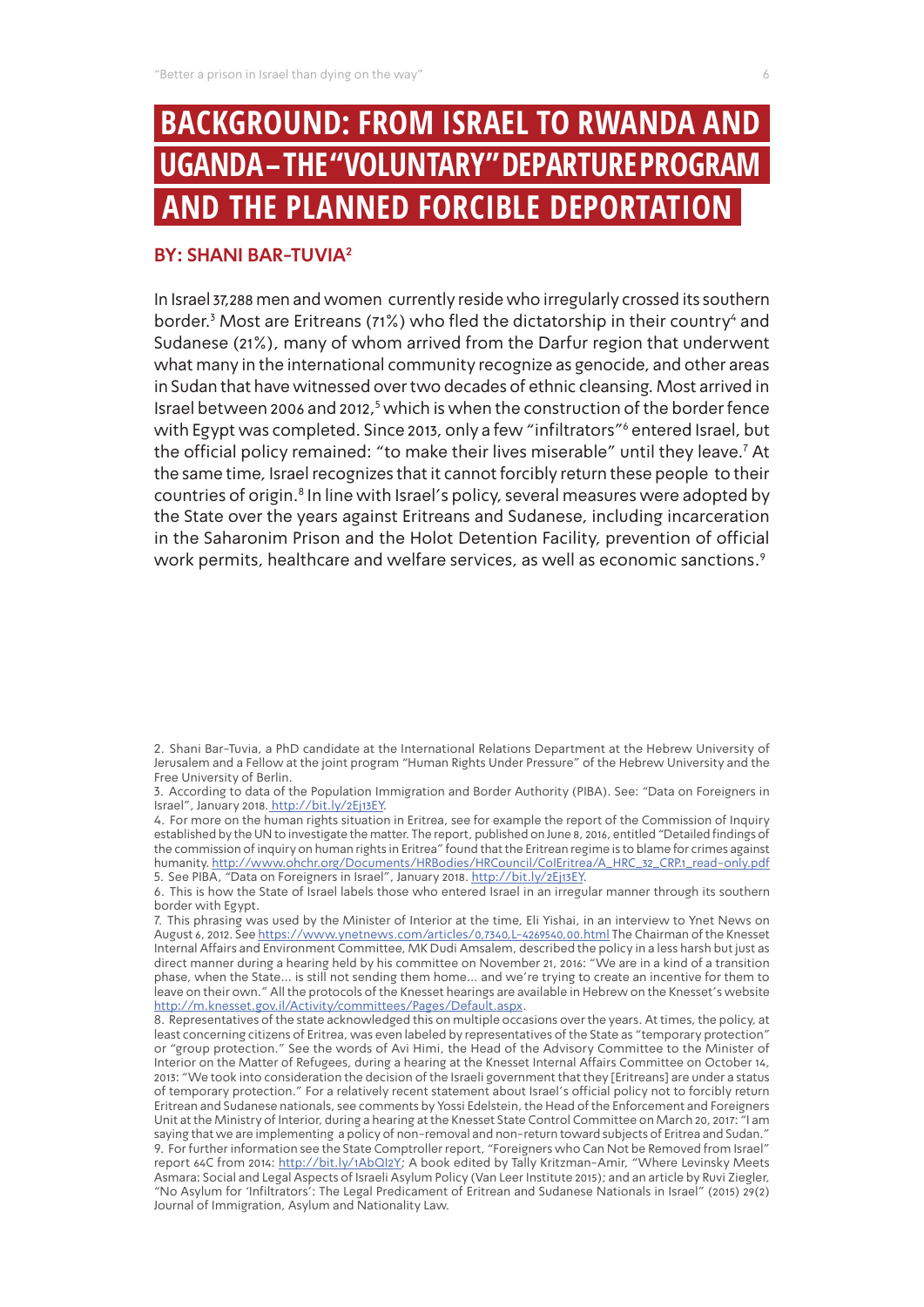In 2013, Israel stepped up efforts to bring about their departure after reaching secret agreements with two "third countries" in Africa<sup>10</sup> to which Israel began transferring Eritreans and Sudanese in late 2013 and early 2014. 11 As of September 2017, 3,959 Eritreans and Sudanese left Israel under this arrangement.<sup>12</sup> Until recently, the departure to these two countries was defined by the State as "voluntary," but due to the legal status and the restrictive measures implemented against them by the State, the voluntary nature of this departure is highly in doubt.<sup>13</sup>

Until 2013, Israel prevented Eritreans and Sudanese from applying for individual refugee status, under the pretext that they cannot be removed anyway.<sup>14</sup> In 2013, the policy supposedly changed, and the state began allowing them access to Israel's asylum system, but no notification was made on the matter to inform the relevant population.15 In reality, Eritreans and Sudanese nationals could not access asylum due to severe deficiencies in the operation of the asylum system. Over the years, serious accessibility problems were reported concerning the (only) office of the asylum unit in Tel Aviv, problems that have reached their zenith in the past two years.16 In late 2017, a adjudicator at the Appeals Tribunal who initiated a spontaneous visit to the asylum unit reached the same conclusions.<sup>17</sup> Recently, the UNHCR described the failings of Israel's asylum system, in a scathing and extraordinary address to the court. In its address, the UNHCR argued that Eritreans and Sudanese are entitled to international protection, that it cannot be assumed that a person who has not filed an asylum claim in Israel is ineligible for refugee status, and that Israel's asylum system, since its establishment in 2009 and until today is inaccessible, inefficient and unfair.<sup>18</sup> Since 2013, those who have been able to file an asylum claim and were not rejected outright,<sup>19</sup> rarely received a response or were denied refugee status. Only ten Eritreans and one Sudanese national were granted refugee status until today, meaning less than one percent.<sup>20</sup>

13. Under international law, for departure to be considered voluntary, it must not be carried out from a place where the refugee has no rights or ability to obtain legal status. For UNHCR regulations on the matter from 1996, see: UNHCR, "Handbook on Voluntary Repatriation: International Protection", http://bit.ly/2egD11i.

The UNHCR reiterated this position explicitly with regards to the "voluntary" departure from Israel to countries of origin. See a report published in Haaretz, February 26, 2013 https://www.haaretz.com/.premium-israelsecretly-sent-back-1-000-to-sudan-1.5231464.

14. This policy was articulated numerous times by several Israeli decision-makers and was summarized clearly in the words of Justice Fogelman, in paragraph 15 in his ruling regarding Asafu (Administrative Appeal 8908/11), July 17, 2012: "In accordance with the policy applied to citizens of Eritrea, even had the appellant filed an asylum claim… it would not have been examined." Even after the possibility to apply for asylum was supposedly provided to citizens of Eritrea and Sudan, the Minister of Interior Gideon Saar admitted in a Knesset Internal Affairs Committee hearing (December 2, 2013) that the asylum applications of those who can be deported are being prioritized over those of applicants who cannot be deported (Eritreans and Sudanese).

15. Appeals Tribunal, Appeal (Tel Aviv) 1279-16, November 6, 2016.

16. See for example a report in Haaretz from April 21, 2017 https://www.haaretz.com/israel-news/.premiumisrael-restricts-asylum-requests-despite-un-convention-1.5463482. The severe problems in accessing the asylum unit led to the filing of a petition to the HCJ, which is still pending (HCJ 7501/17 the Hotline for Refugees and Migrants vs. Minister of Interior).

17. Appeals Tribunal, Appeal (Tel Aviv) 4881-17, December 12, 2017. http://bit.ly/2n2S4j6.

18. UNHCR's position on the status of Eritrean and Sudanese nationals defined as 'infiltrators' by Israel, November 2017: http://www.refworld.org/docid/5a5889584.html.

19. Regarding the policy of outright rejections due to "delays in filing" asylum claims, see the decision of the Appeals Tribunal, which prohibited the State from continuing to apply it. Appeals Tribunal, Appeal (Tel Aviv) 1279-16, November 6, 2016.

20. The data appears in the address of the UNHCR to the court (note 18 above) and in the statement of the attorney general of PIBA at the Knesset Internal Affairs Committee, November 29, 2017.

<sup>10.</sup> See statement by Minister of Interior Gideon Sa'ar at the Knesset Internal Affairs Committee on August 28, 2013. 11. To this day, Israel refuses to disclose the identity of the countries, as well as the details of the agreements with them, but their identity is known in light of the multiple testimonies of those who reached Rwanda and Uganda on flights from Israel. See a report on departures to Uganda from Ynet News, August 29, 2013 https:// www.ynetnews.com/articles/0,7340,L-4424022,00.html and a report on departures to Rwanda from Haaretz, April 4, 2014 https://www.haaretz.com/.premium-israel-sends-asylum-seekers-to-rwanda-1.5243981.

<sup>12.</sup> For data on departures during 2014, see the response of the State as part of High Court of Justice (HCJ) case Desta and others, (8665/14), January 27, 2015. Available At: http://bit.ly/2DFaqB5. For data on 2015-2017, see the response of the State as part of HCJ case Ester Tsegay Gresgeher and others (2293/17), November 16, 2017. Available at: http://bit.ly/2GaWIV4.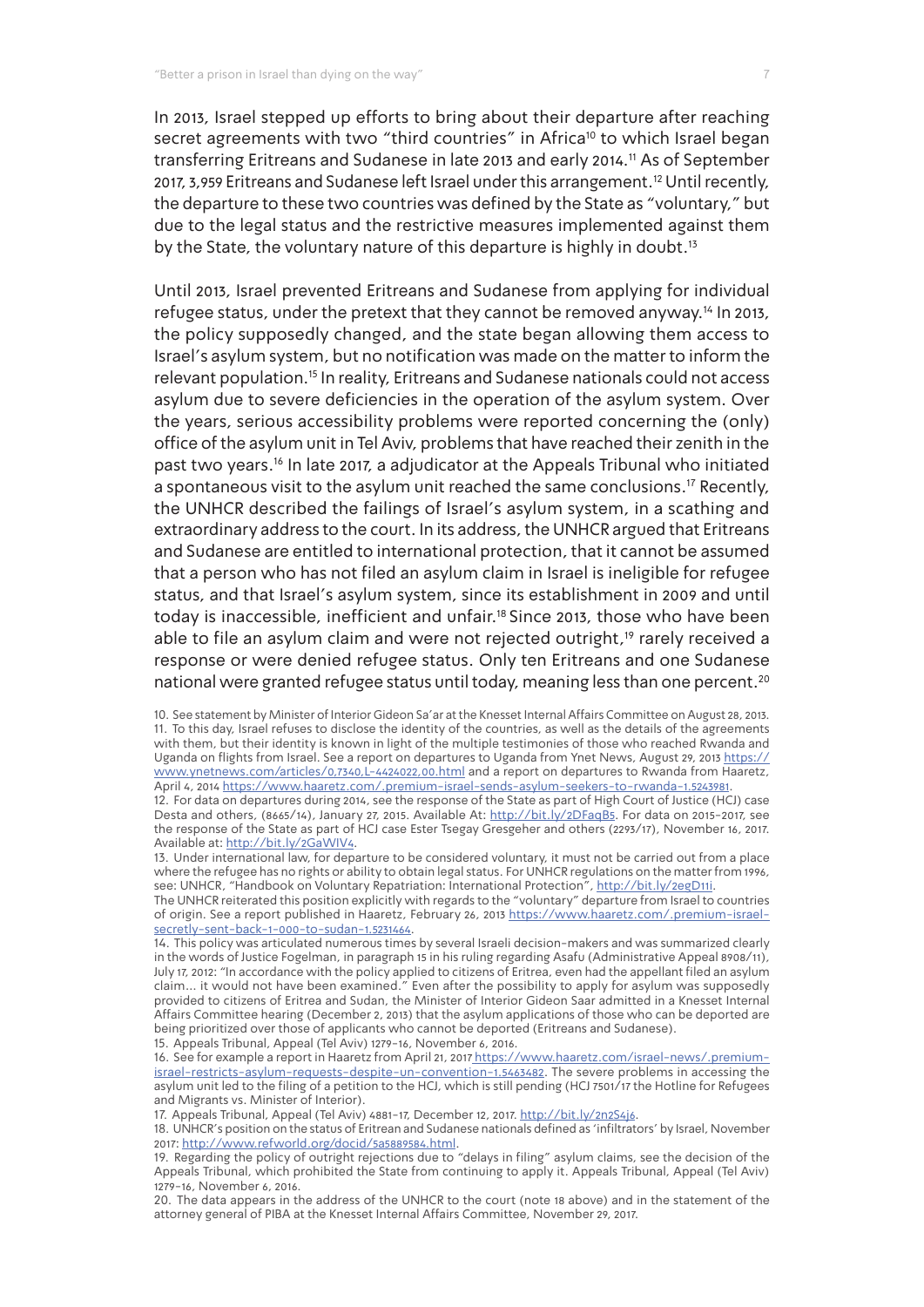In contrast, in 2016, 91.4% of Eritreans who filed asylum claims in Europe were recognized as refugees.21

In April 2015, the Israeli government formed a new plan to augment the rate of departure of Eritreans and Sudanese and announced that all those who will refuse to "voluntarily" depart to a third country will be jailed in Saharonim Prison indefinitely. The attorney general set six conditions for the implementation of this policy, central among them is that the life and liberty of the deportees will not be at risk in the country of destination, and that the deportees will enjoy a "dignified life" there and at least "the prospect of remaining, working and making a living".<sup>22</sup> As part of the legal proceedings in court against this policy, spanning between the summer of 2015 and the summer of 2017 (and concerning Rwanda alone), the State promised that changes and improvements were made to the agreement with the third country. The State promised to improve the monitoring of the implementation of the agreement and to maintain contact with the deportees, as well as to guarantee that the travel document will remain in their possession after landing.<sup>23</sup>

In August 2017, the High Court of Justice ruled that as long as the agreement concerns what is defined as "voluntary departure," a person cannot be jailed to force him to agree.<sup>24</sup> However, the court found that it has not been proven that Rwanda (without explicitly stating its name, due to the secrecy of the agreements) is an unsafe country for those departing, or that the agreements (which the judges became privy to, but not the appellants) are being violated by Rwanda. This ruling was made despite dozens of testimonies and affidavits of those who "voluntarily" departed Israel that were submitted to the court. Several issues that emerged from the testimonies disturbed the court, but the justices sufficed themselves by expressing hope that the State's promises to address the problems will be kept, and that the supervision over the implementation of the agreement and the fate of the deportees will be improved.<sup>25</sup>

In November 2017, the Israeli government announced that it intends to bring about the departure of Eritreans and Sudanese even without their consent, thus abandoning the fig leaf of "voluntary" departure. Prime Minister Netanyahu announced that he had reached a new agreement with a destination country in Africa.26 The Rwandan minister of foreign affairs acknowledged that negotiations between Israel and Rwanda about the matter are ongoing, but she added that the agreement is yet to be reached and refused to confirm that it will include forcible deportations.27 Israeli media reported that Israel will pay Rwanda \$5,000

<sup>21.</sup> For an interactive and clear presentation of the data, see a report by the Migration Policy Institute, "Asylum Recognition Rates in the EU/EFTA by Country, 2008-2016", http://bit.ly/2n53oet.

<sup>22.</sup> See the letter of Dina Zilber, the Deputy Attorney General, to Adv. Anat Ben Dor and Elad Cahana, April 2, 2015. Available at: http://bit.ly/2n1X0FI.

<sup>23.</sup> Tsegeta vs. Minister of the Interior and others (Administrative Appeal 8101/15), August 28, 2017. Paragraph 58 in the ruling of then Chief Justice Naor.

<sup>24.</sup> Tsegeta vs. Minister of the Interior and others (Administrative Appeal 8101/15), August 28, 2017.

<sup>25.</sup> Tsegeta vs. Minister of the Interior and others (Administrative Appeal 8101/15), August 28, 2017. Particularly paragraphs 57-74.

<sup>26.</sup> See a report published by Ynet News on November 19, 2017. https://www.ynetnews.com/ articles/0,7340,L-5044929,00.html.

<sup>27.</sup> See Haaretz report from November 23, 2017 https://www.haaretz.com/israel-news/rwanda-ready-totake-10-000-asylum-seekers-from-israel-1.5626741.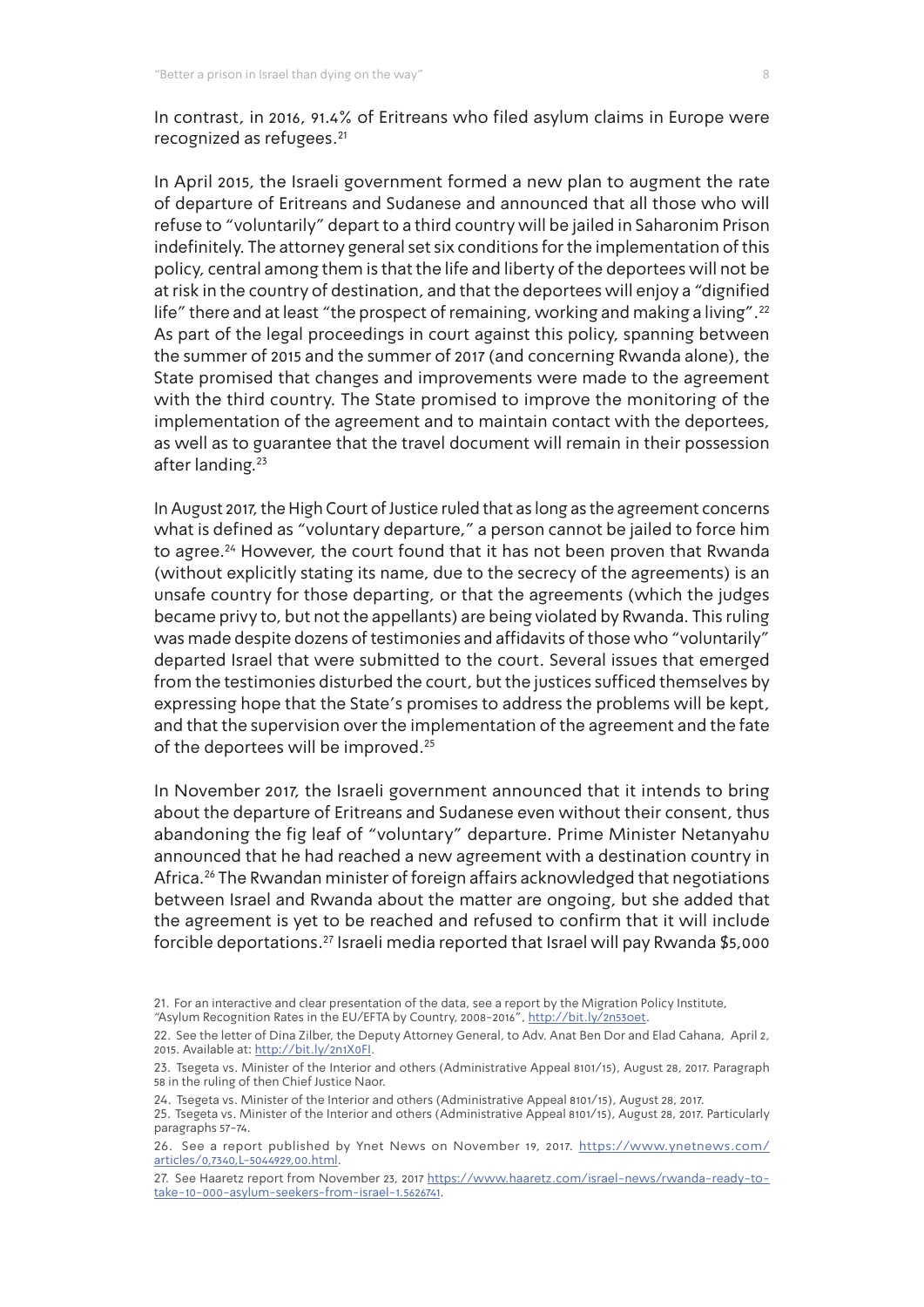for every deportee.<sup>28</sup> Uncharacteristically, the UNHCR expressed concern about this plan in two separate statements.<sup>29</sup>

In parallel to these statements, the government undertook several measures ahead of the implementation of the forcible deportation plan. It passed legislation that extends the operation of the Holot Detention Facility by three months only, thus tying the closure of the facility with the beginning of the deportation.<sup>30</sup> At the same time, the Ministry of Interior increased pressure on Eritreans and Sudanese to depart "voluntarily."31 On January 1, 2018 the ministry published the "Regulation on Removal to the Third Countries." Under the regulation, "Starting in February 1, 2018, an infiltrator from the state of Eritrea or Sudan [sic] whom… the Border Control Officer found to fall within the population targeted by the implementation of this regulation… will receive a written notification… that he must leave Israel within 60 days."32 The new regulation is even more far-reaching than the April 2015 plan, against which the appeal was filed. Thus, for example, it does not exclude those who filed or will file asylum applications after January 1, 2018, in contravention of the demands of the attorney general from April 2015 and of international law. Following the publication of the regulation, which mentions agreements with "two African countries," and the announcements about the intention to commence with deportations in the coming months, senior officials in Uganda and Rwanda rushed to deny the existence of agreements with Israel on the matter.<sup>33</sup>

The new deportation plan raises serious legal and moral qualms, which are accentuated by the testimonies presented in this report.

28. See Haaretz report from November 20, 2017. https://www.haaretz.com/israel-news/israel-to-pay-rwanda-5-000-for-every-asylum-seeker-deported-there-1.5466805.

29. "UNHCR concerned over Israel's refugee relocation proposals", November 17, 2017 http://bit.ly/2zf62qT; "UNHCR appeals to Israel over forced relocations policy". January 9, 2018, http://bit.ly/2rxRqQ1.

<sup>30.</sup> See a report published by Ynet News, December 12, 2017. https://www.ynetnews.com/articles/0,7340,L-5055834,00. html.

<sup>31.</sup> On January 1, 2018, the Ministry of Interior published an information sheet in four languages titled: "Special Track for infiltrators for Voluntary Departure from Israel" The sheet was published online and in the relevant Ministry of Interior offices. The English version is available at: https://www.gov.il/BlobFolder/news/voluntary\_ return\_operation/he/exit\_eng.pdf.

<sup>32.</sup> Population and Immigration Authority, Regulation on Removal to Third Countries (Regulation 0.9.0005), January 1, 2018. https://www.gov.il/BlobFolder/policy/third\_country\_deportation\_procedure/he/10.9.0005. pdf. As is apparent from the wording of the link, even in the eyes of the authority the procedure amounts to "deportation" (while in Hebrew the word "harhaka" is used, literally meaning "distancing").

<sup>33.</sup> See a report from the Associated Press, January 5, 2018. https://www.gov.il/BlobFolder/policy/third\_country\_ deportation\_procedure/he/10.9.0005\_0.pdf.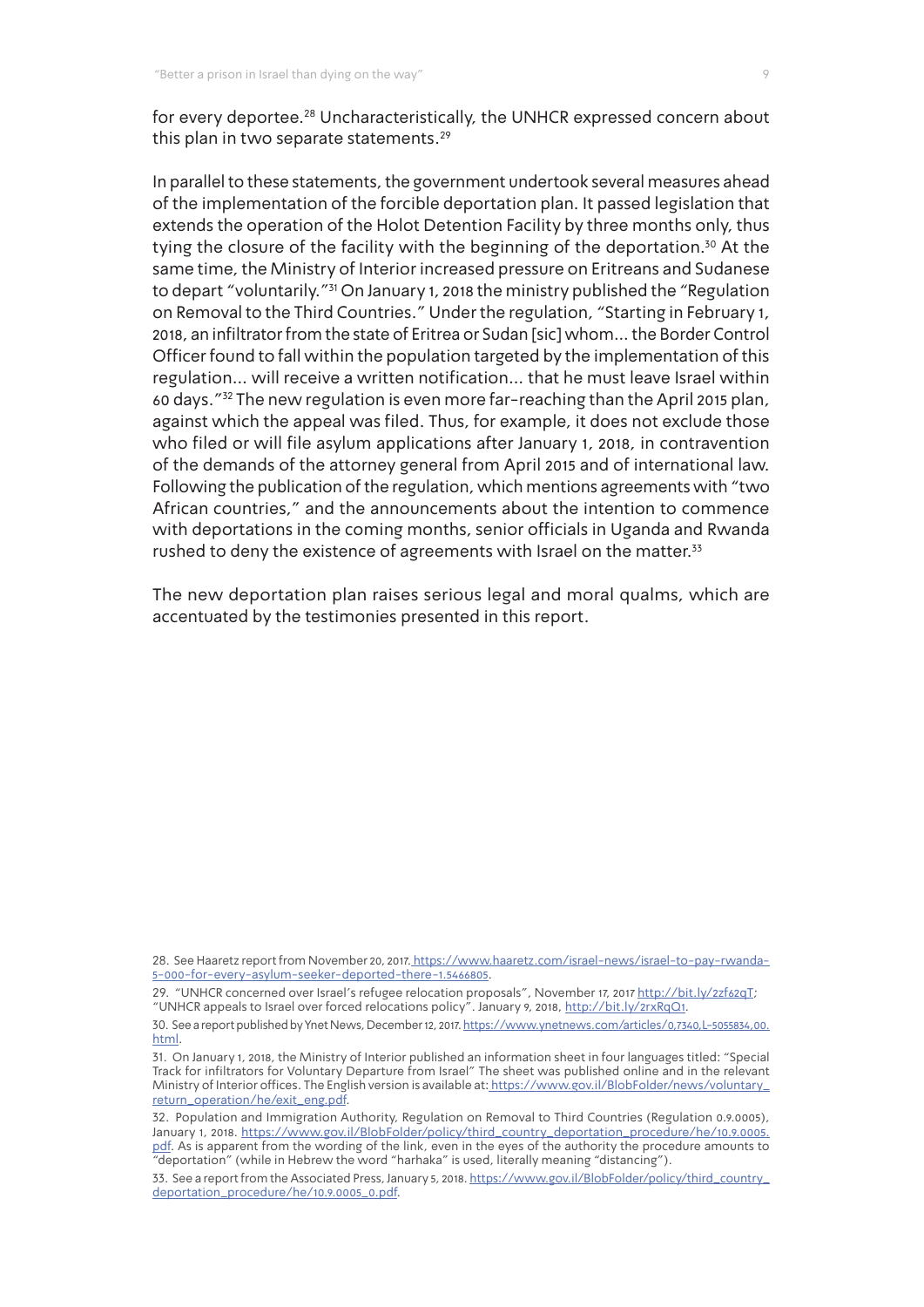# **PREVIOUS REPORTS**

The testimonies appearing in this report follow the testimonies provided in previous reports. Those reports were based on dozens of testimonies of Eritrean and Sudanese who "voluntarily" departed Israel in 2014-2015, most of them collected in Africa. Two of the reports were published by Israeli organizations: a report by the Hotline for Refugees and Migrants and ASSAF – Aid Organization for Refugees and Asylum-Seekers, published in April 2015, was based on testimonies of 24 refugees who left Israel in 2014 to Rwanda and Uganda. The report found serious shortcomings in the "voluntary" departure process, including the forging of travel documents by at least one employee of the Immigration Authority. The report argued that Rwanda and Uganda are not providing to the deportees the protection they are entitled to under international law, forcing them to continue on a perilous journey in search of asylum.<sup>34</sup> Another report, published by the Hotline for Refugees and Migrants in December 2015, included nine affidavits of those deported to Rwanda and Uganda. The report exposed the absence of the mechanism to ensure the safety of the deportees, reports on confiscation of the travel documents in Rwanda, as well as incarceration, smuggling and robberies en route to Uganda.<sup>35</sup> Similar findings emerged from 17 testimonies collected by Prof. Galia Sabar as part of research she conducted in Uganda and Rwanda in 2015. 36 22 additional interviews with deportees were conducted by the international Refugee Rights Initiative (IRRI) in September 2015. 37 The organization collected testimonies from Eritrean and Sudanese as who had left Israel in 2014-2015 and presented similar findings about the lack of protection and exposure to harm in Rwanda and Uganda. In January 2018, the UNHCR issued an extraordinary statement, further bolstering these findings.<sup>38</sup> According to the UNHCR, between November 2015 and December 2017, the agency collected 80 testimonies of Eritrean asylum-seekers who left Israel to "third countries in Africa" (whom the UNHCR does not name explicitly). In the one-page statement, the UN body argued that the situation the deportees found themselves in was completely different from what they had expected: those who departed Israel did not feel safe, in part because local officials knew that the deportees are carrying cash on them. The interviewees reported feeling that they have no choice but to try and embark on a journey spanning South Sudan, Sudan and Libya. Some of them reported the death of fellow travelers, many of them were incarcerated, subjected to abuse and various forms of torture, before crossing the dangerous sea route to Italy.

<sup>34.</sup> Hotline for Refugees and Migrants and ASSAF "Where There is No Free Will: Israel's "Voluntary Return" Procedure for Asylum-Seekers", April 2015. http://hotline.org.il/en/publication/where-there-is-no-free-will/ 35. Hotline for Refugees and Migrants, "Deported to the Unknown": testimonies of asylum seekers who left Israel to a third country, December 2015. http://hotline.org.il/en/publication/deported-to-the-unknown-2/ 36. See the opinion of Prof. Galia Sabar, as it appears in the appeal of Israeli human rights NGOs against the forcible deportation agreement to the third countries, April 2015. http://hotline.org.il/wp-content/uploads/2015/04/ PetitionAgainstForcibleUgandaRwanda.pdf (Hebrew)

<sup>37. &</sup>quot;I Was Left with Nothing", International Refugee Rights Initiative (IRRI), September 2015. http://refugeerights.org/wp-content/uploads/2017/11/IWasLeftWithNothing.pdf

<sup>38.</sup> See the UNHCR statement http://www.unhcr.org/news/briefing/2018/1/5a548e064/unhcr-appeals-israelforced-relocations-policy.html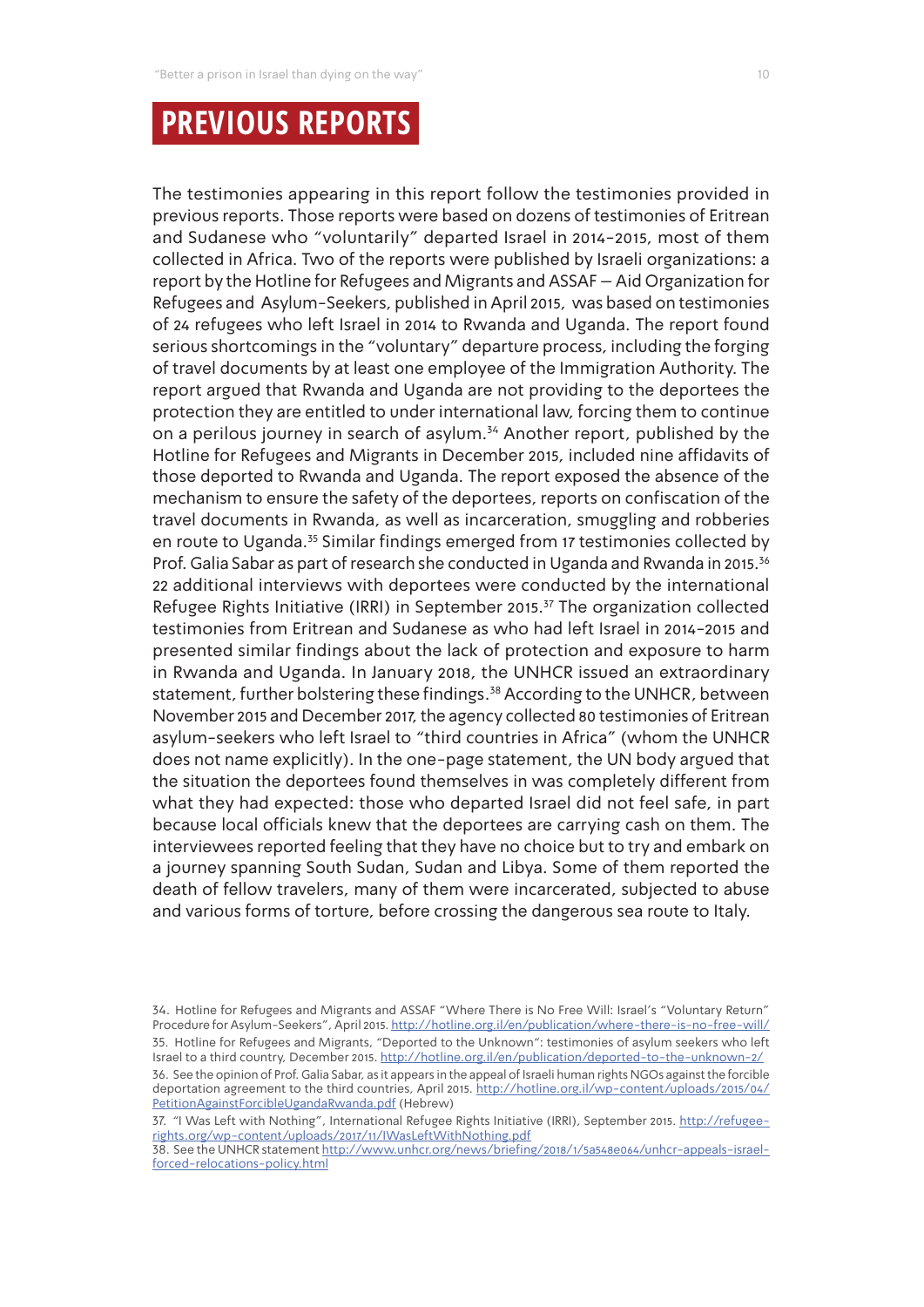The findings in this report correspond with the conclusions of reports and statements proceeding it. Our findings, similarly, show serious flaws in government policies and grave dangers that await those departing Israel. Thus, our findings reinforce the conclusions of previous reports about the dangerous shortcomings of this policy and its consequences for those "voluntarily" departing, as well as those set to be deported from Israel. This report includes the testimonies of refugees who left Israel in 2016, thus showing that the worrisome state of affairs sketched in previous reports has not changed. Finally, this report details, for the first time, additional legs in the journey of those who departed Israel. Very little was known about those parts of the journey – and in particular what the refugees experienced in Libya and while crossing the Mediterranean Sea– until they reached Europe. Thus, this report expands our understanding of the travails faced by those who departed Israel beyond the information provided in previous reports.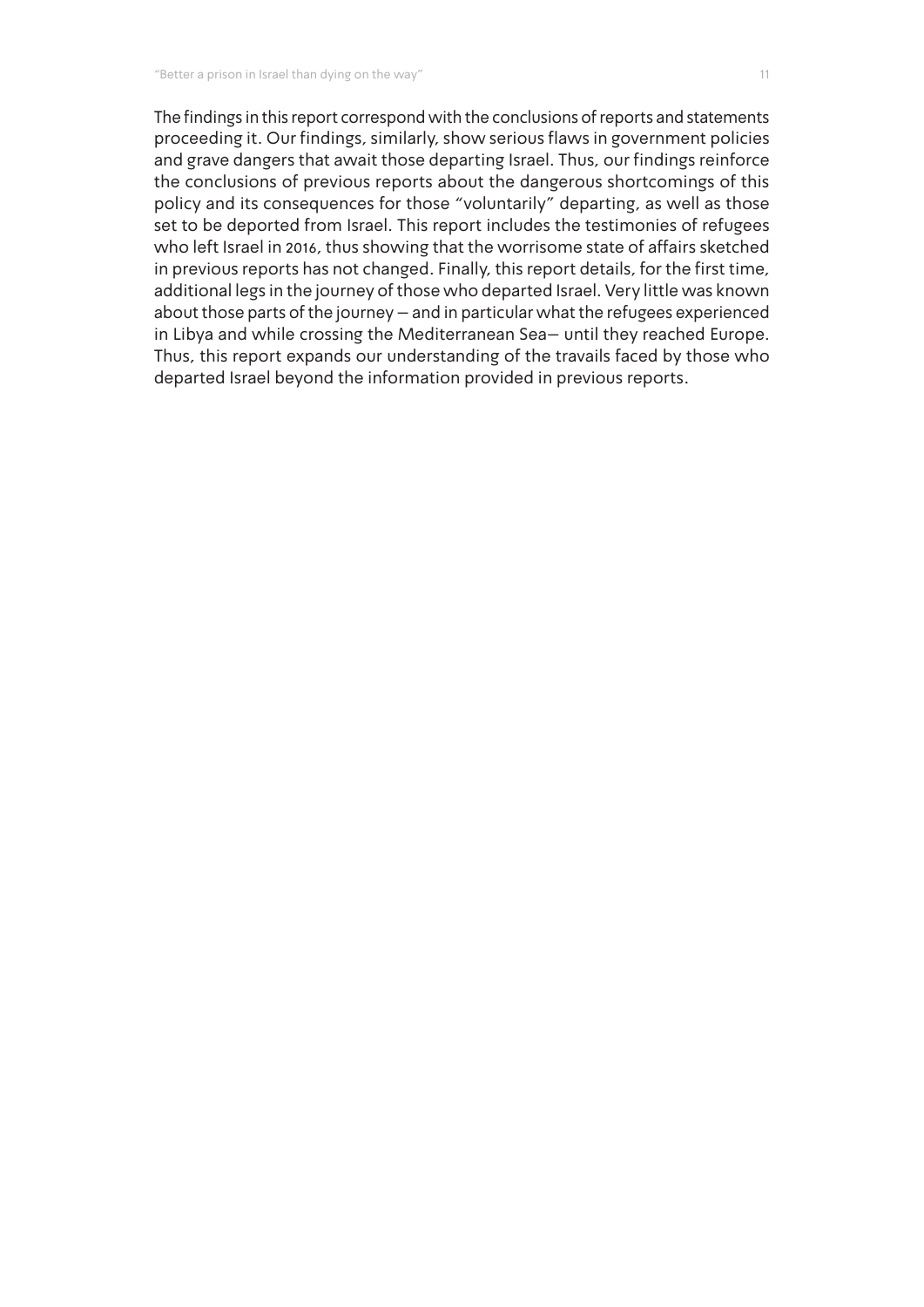# **METHODOLOGY**

The purpose of this qualitative research is to describe the process of departure of Eritrean refugees who lived in Israel and "voluntarily" departed to Rwanda and Uganda, what they experienced in those countries after landing, and the hardships they endured in every state they crossed until reaching Europe. The interviewees were recruited using a snowball sampling method. The researchers, which at the time of conducting the research resided in Berlin, were contacted by refugees who "voluntarily" departed through social media and by telephone. Additional interviewees were recruited through the connections of NGOs and activists in Israel and around the world. Participants in the first group of interviewees then connected the researchers to friends and acquaintances who had also left Israel and reached Europe, and those connected the researchers with additional acquaintances and so forth.

The researchers conducted 19 interviews between July-December 2017 in various cities across Germany and the Netherlands, where the interviewees reside: 11 in Germany and eight in the Netherlands. 16 of the interviews were conducted in person, at a coffee shop or the home of the interviewee, and three were conducted over the phone. Every interview lasted between an hour to two hours. Usually, the interviews were carried out as part of a longer meeting, which included an informal introductory conversation. With most of the interviewees, a connection was formed and maintained even after the interviews were concluded.

The interviews were carried out utilizing a structured questionnaire, which included questions about demographic data, the circumstances of the departure from Israel, what happened once the interviewees landed in Rwanda or Uganda, as well as experiences in each one of the countries they crossed on their way to Europe. The fact that the interviewees resided in Germany and the Netherlands for several months to years prior to the interviews, and all but three (who still await a decision on their matter) received refugee status, provided access to the full story of their journey, both technically and emotionally; technically, access to the interviewees and their stories is limited to non-existent while they are in Rwanda, Uganda or the countries they passed along the way; emotionally, being present in Europe, which for most of them means arrival to safety, including legal status and protection, provided a "safe space" to reveal their stories. It was apparent that the interviewees felt comfortable during the interviews, and that it was important for them to testify to what had happened to them, in part due to the sense of responsibility toward their friends who are facing a similar threat. The interviewees expressed a clear message of wanting to prevent other from undergoing the difficult journey they managed to survive.

The interviews were carried out while adhering closely to principles of research ethics, protecting the dignity and privacy of the interviewees. Thus, all are presented in this report under pseudonyms.

All interviewees were conducted in Hebrew, except one, which was carried out in English. Most interviewees wished to speak in Hebrew, and some even expressed excitement about speaking this language after a long period during which it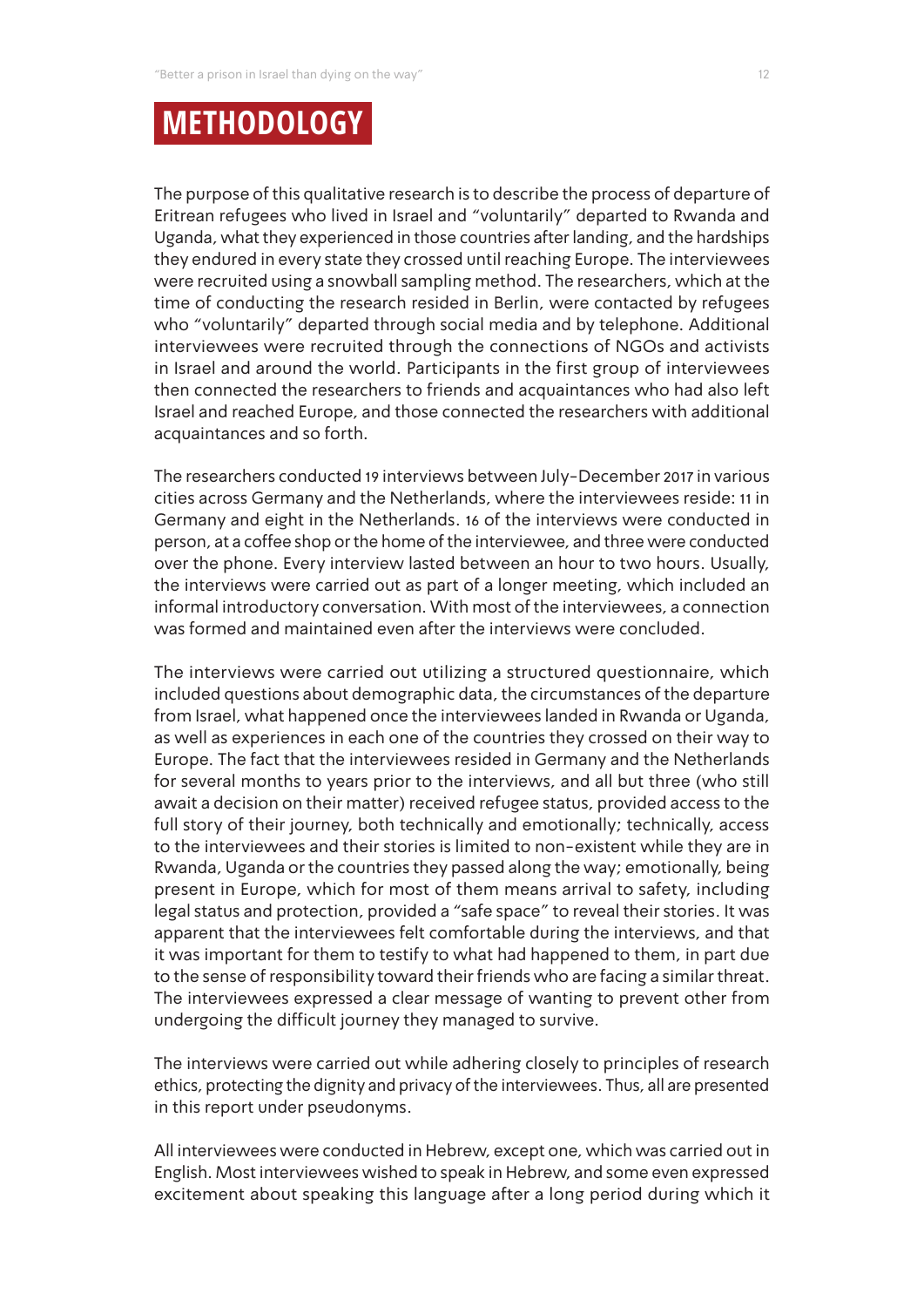was not possible to do so. Some mentioned that they worry about forgetting Hebrew. This is not merely a technical detail, but it reveals something significant about the interviewees: they spent many years in Israel, learned the Hebrew language, and naturally, formed a connection to it. However, since Hebrew is not the mother tongue of the interviewees, this manifests in the language register of the interviews, which will be provided in the findings chapter. The interviews were parsed utilizing a method of thematic content analysis MAXQDA, a qualitative data analysis software.

**The demographic details of the interviewees:** interviews were conducted with 19 Eritrean men. The interviewees arrived in Israel between 2008 and 2012, and most of them arrived in 2010 and 2011. They left Israel between 2014 and 2016. The average duration of living in Israel is five years. All "voluntarily" departed to Rwanda, except one who left to Uganda. Five of the interviewees left Israel after February 2016, 39 four of them to Rwanda and one to Uganda. 16 of the interviewees were granted refugee status in the European countries they reached: eight of them in the Netherlands (where refugee status is granted for an initial period of five years), and eight in Germany (where the status is granted for three years, initially). Three additional interviewees who live in Germany are in the midst of the asylum application process and are awaiting a response from authorities.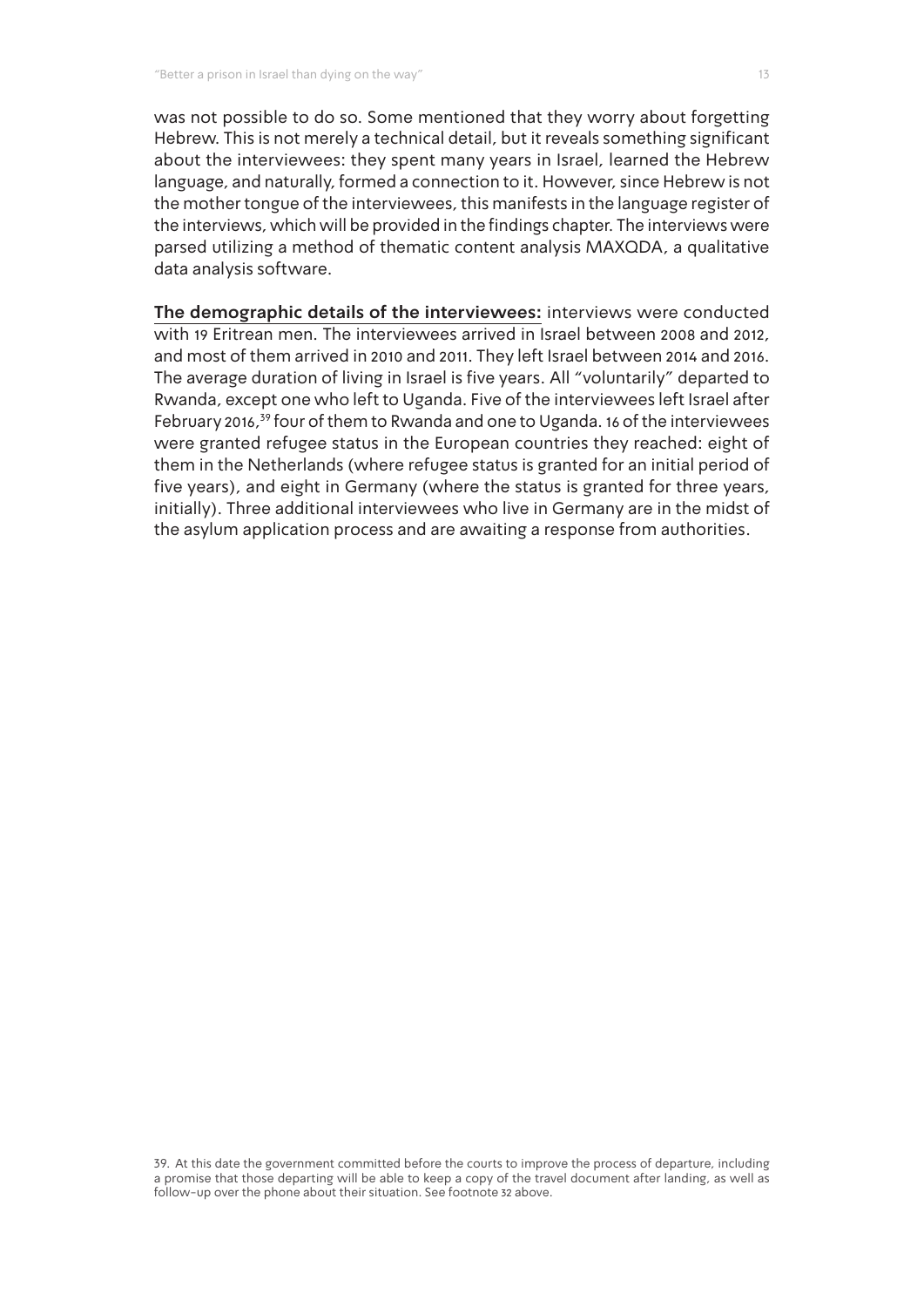| <b>PSEUDONYM</b> | <b>ARRIVAL</b><br><b>YEAR TO</b><br><b>ISRAEL</b> | <b>DEPARTURE</b><br><b>FROM</b><br><b>ISRAEL</b> | <b>DESTINATION</b><br><b>OF</b><br><b>DEPARTURE</b> | <b>CURRENT</b><br><b>COUNTRY OF</b><br><b>RESIDENCE</b> | <b>CURRENT</b><br><b>LEGAL</b><br>STATUS* |
|------------------|---------------------------------------------------|--------------------------------------------------|-----------------------------------------------------|---------------------------------------------------------|-------------------------------------------|
| <b>Tsegay</b>    | 2010                                              | Dec 2014                                         | Rwanda                                              | <b>Netherlands</b>                                      | Refugee                                   |
| Tesfalem         | 2010                                              | <b>June 2015</b>                                 | Rwanda                                              | Netherlands                                             | Refugee                                   |
| Gebremariam      | 2010                                              | <b>June 2015</b>                                 | Rwanda                                              | Netherlands                                             | Refugee                                   |
| Habtom           | 2007                                              | <b>March 2015</b>                                | Rwanda                                              | Netherlands                                             | Refugee                                   |
| Yohanes          | 2010                                              | <b>June 2015</b>                                 | Rwanda                                              | Netherlands                                             | Refugee                                   |
| Haile            | 2009                                              | June 2015                                        | Rwanda                                              | Netherlands                                             | Refugee                                   |
| Daniel           | 2009                                              | March 2016                                       | Rwanda                                              | Netherlands                                             | Refugee                                   |
| Johnny           | 2010                                              | <b>June 2015</b>                                 | Rwanda                                              | Netherlands                                             | Refugee                                   |
| Gabriel          | 2010                                              | Oct 2015                                         | Rwanda                                              | Germany                                                 | Refugee                                   |
| Samson           | 2012                                              | April 2016                                       | Rwanda                                              | Germany                                                 | Refugee                                   |
| Kidane           | 2008                                              | <b>June 2014</b>                                 | Rwanda                                              | Germany                                                 | Refugee                                   |
| Kiflom           | 2010                                              | April 2016                                       | Rwanda                                              | Germany                                                 | Under review                              |
| Dawit            | 2010                                              | Dec 2015                                         | Rwanda                                              | Germany                                                 | Under review                              |
| Emanuel          | 2011                                              | April 2016                                       | Rwanda                                              | Germany                                                 | Refugee                                   |
| Tesfay           | 2011                                              | Dec 2015                                         | Rwanda                                              | Germany                                                 | Under review                              |
| Aaron            | 2010                                              | Aug 2015                                         | Rwanda                                              | Germany                                                 | Refugee                                   |
| Isayas           | 2010                                              | Dec 2015                                         | Rwanda                                              | Germany                                                 | Refugee                                   |
| Abraham          | 2010                                              | Dec 2015                                         | Rwanda                                              | Germany                                                 | Refugee                                   |
| <b>Brehane</b>   | 2011                                              | April 2016                                       | Uganda                                              | Germany                                                 | Refugee                                   |

\* "Refugee" means a legal status granted to the interviewees after their individual asylum claim was examined by the authorities of the European country they have reached. In Germany, it is initially granted for a period of three years and in the Netherlands for a period of five years.

<sup>\* &</sup>quot;Asylum application under review" means that the interviewee filed an individual asylum claim and awaits a response from authorities.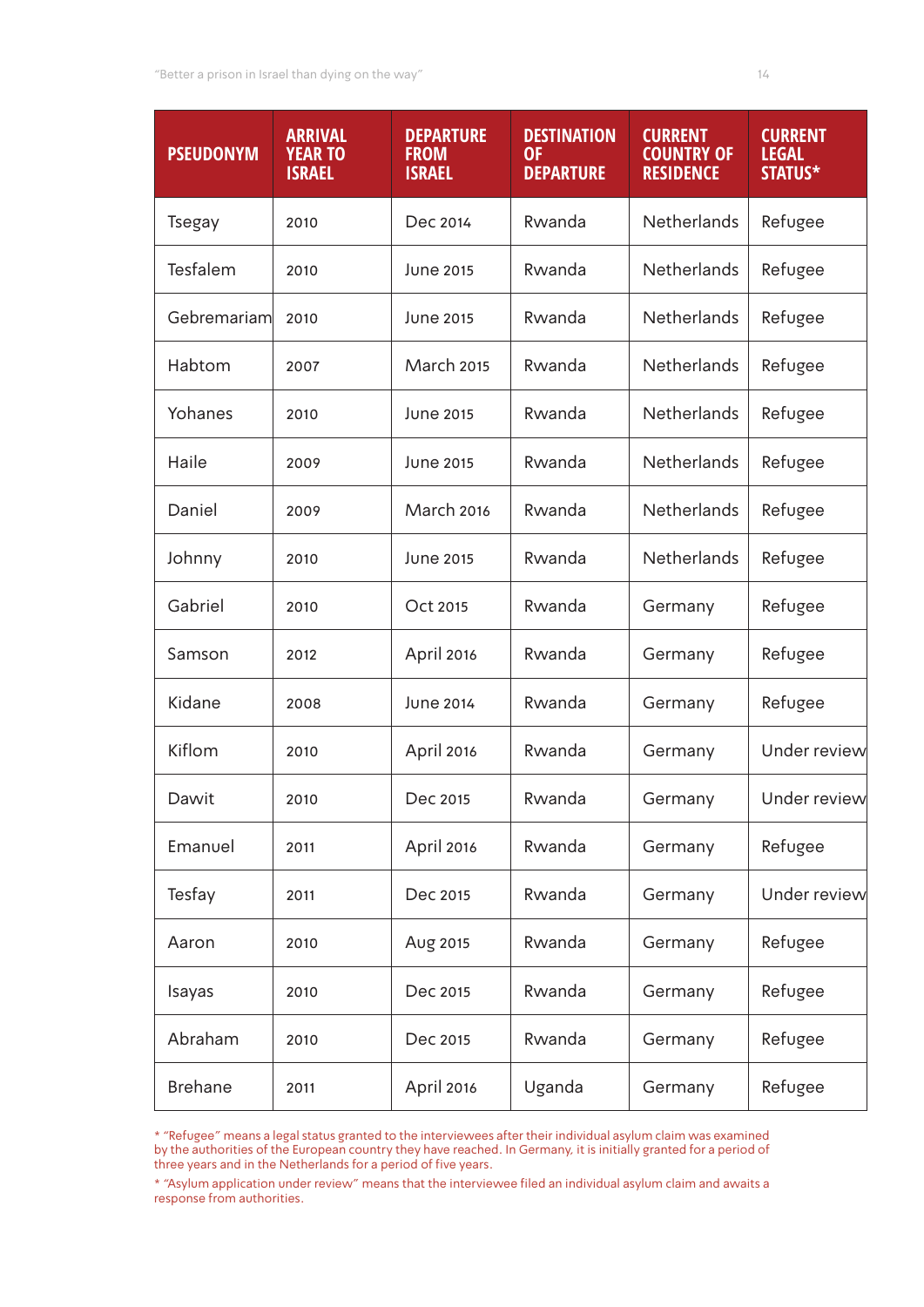# **FINDINGS**

The findings will be presented in three sub-chapters: first, the process of "voluntary" departure of the interviewees from Israel to Rwanda or Uganda. Then, their journey after landing in Rwanda or Uganda will be presented chronologically, including their crossing through South Sudan, Sudan, Libya and sailing across the Mediterranean Sea, until their arrival in Europe. In every country the interviewees passed, the report will describe the dangers and hardships endured by the refugees and the challenges of finding protection and safe haven. Finally, the lives of the interviewees in Europe today will be described, including their mental state and their concern for friends who remain in Israel.



## **> THE INTERVIEWEES' JOURNEY FROM ISRAEL TO RWANDA, UGANDA AND ONWARD TO EUROPE**

1 > From Israel to Rwanda 2 > From Rwanda to Uganda 3 > From Uganda to South Sudan 4 > From South Sudan to Sudan

- 5 > From Sudan to Libya
- 6 > From Libya to Europe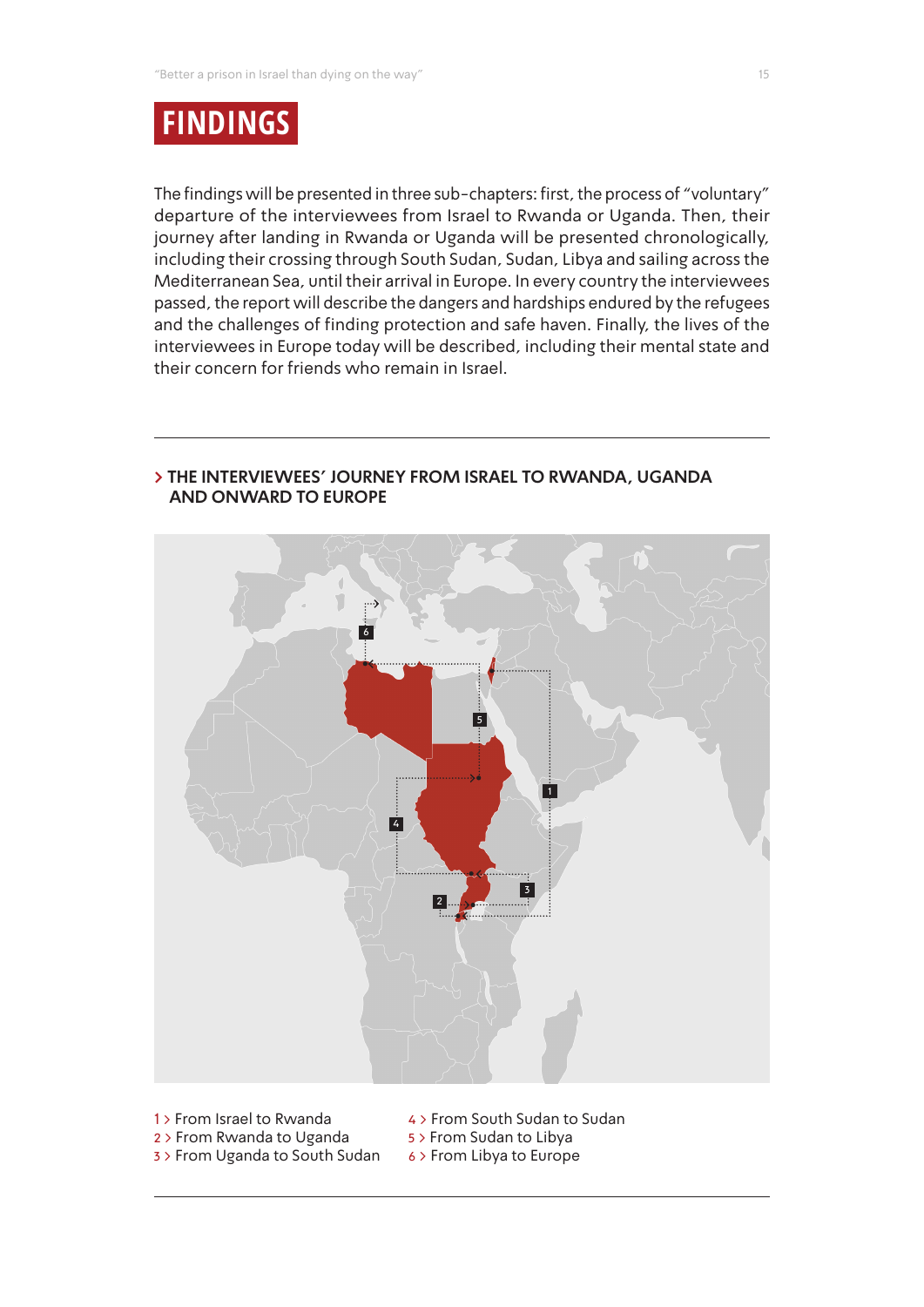# **A. THE PROCESS OF "VOLUNTARY" DEPARTURE FROM ISRAEL TO RWANDA OR UGANDA<sup>40</sup>**

The interviewees corroborated one another when describing the way they left Israel: most said that when they went to renew their temporary residency permit at the Ministry of Interior in Israel, they received a notice that their visa will be renewed only for a month or less, following which they have to choose between two options: incarceration in the Holot Detention Facility or departure to a "third country." The interviewees described being pressured to leave, pressures that at times included promises about what awaits them in the third country. Most reported that they did not receive detailed information about what awaits s them in Rwanda or Uganda. Some of them received general promises that included access to an asylum process and work permits. Once they agreed to leave, Israeli authorities pressured them to leave as soon as possible, within days or a week. Most did not have time to receive compensation from work places in which they had worked for years or to properly say goodbye to friends and family. Tesfalem, Brehane and Haile described it thus:

"I was in Israel for five years, worked in a shawarma [stand]… [In the Ministry of Interior] they told me 'go to Rwanda or stay here in prison in Holot.' They said Rwanda is better." (Tesfalem)

"The visa ran out, so [in the Ministry of Interior] they told me 'no one will give you work… without work you know what type of life… it's hard.' I wanted to go, the best thing would be to return to Eritrea… I love my country… But it's impossible to return… because we have a dictator in Eritrea, our Prime Minister is the most dangerous in the world." (Brehane)

"[At the Ministry of Interior] they told me 'you can't stay here'… you can live in Rwanda… the Israeli government is giving them… a lot of money and you can live there… they gave me a paper41 but… it was written in Hebrew and I don't understand it… I signed, because I didn't know how it is, I thought that it's good… after 15 minutes he calls me… 'in a week you're going'… Because of this I didn't ask for compensation or my salary, I left everything… [I said] 'I have many things I need to arrange' and they told me 'you don't have time, you're going.'" (Haile)

All interviewees reached the airport, where they received a travel document and \$3,500 in cash from a representative of the Israeli government and boarded an airplane.

<sup>40.</sup> The matter of whether the departures are indeed "voluntary" was discussed at length in prior reports, including in "Where There is No Free Will" by the Hotline for Refugees and Migrants and ASSAF, which was based on testimonies of asylum-seekers. The report detailed the array of pressures applied on asylum-seekers to "voluntarily" depart, including prolonged incarceration in Saharonim Prison and the Holot Detention Facility, denial of refugee status, denial of work permits, a requirement to renew stay permits frequently, and degrading treatment by authorities. For more, see<u> http://hotline.org.il/en/publication/where-there-is-no-free-will/</u> 41. Referencing the form one signs to declare they are leaving "voluntarily."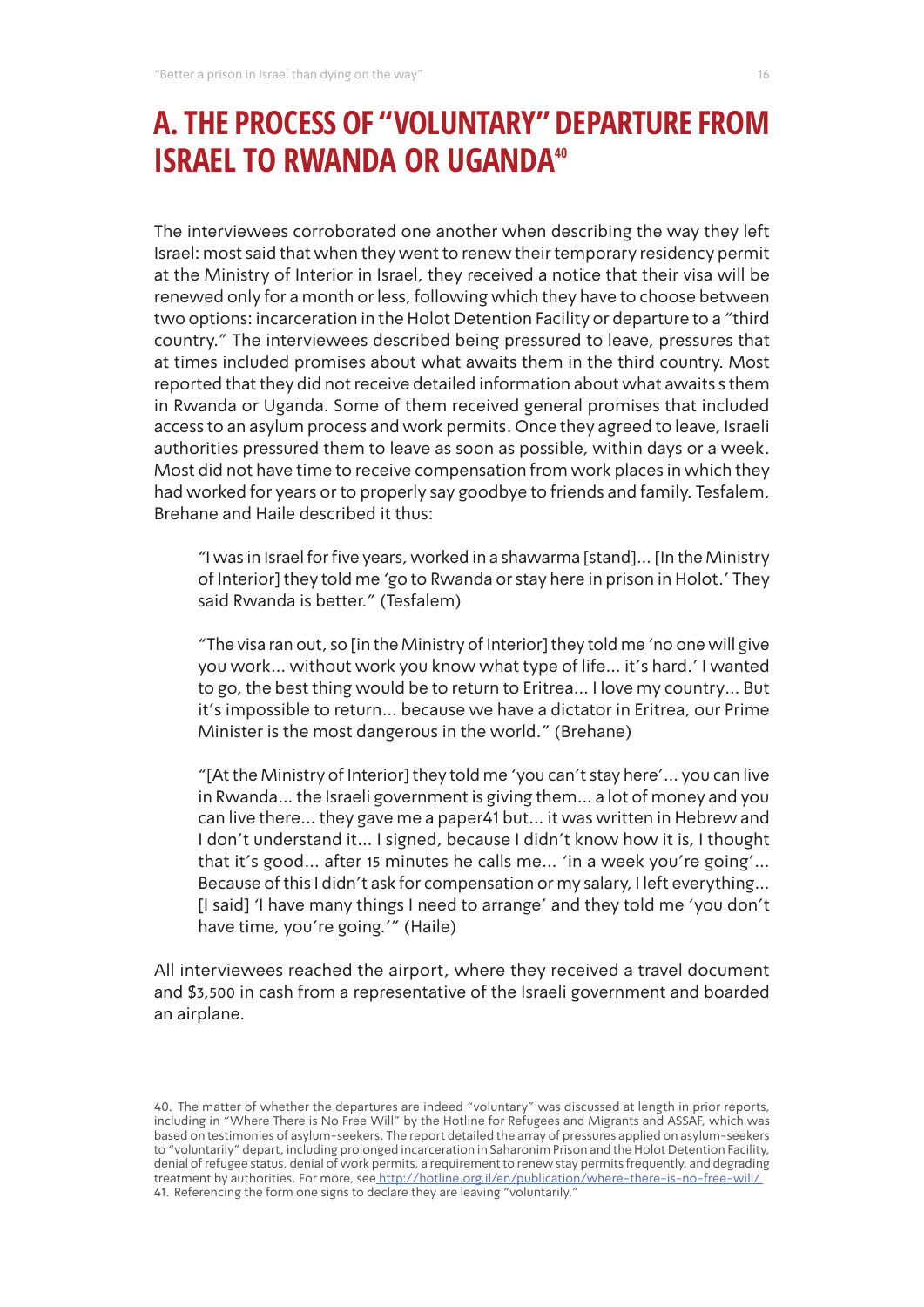# **B. THE JOURNEY FROM RWANDA OR UGANDA TO EUROPE AND HARDSHIPS ALONG THE WAY**

## **RWANDA: "It was the opposite… we found nothing"**

18 of the 19 interviewees left Israel to Rwanda. Their description of what happened upon landing in Rwanda tell a similar story: promptly upon arrival, a man waited for them at the airport, and some described that they did not go through passport control but through a separate line. The man instructed them to get into a vehicle and took them to what they described as a hotel. He ordered them to remain in their rooms and not leave them. All interviewees except one testified that the travel document given to them in Israel, which was valid for just a few days but was the only identifying document in their possession, was taken away from them. This was also the case for those who had left Israel in mid-2016. Daniel was the only interviewee who managed to keep a copy of his travel document. This is how Isayas narrated it:

"I landed in Rwanda. We got off the plane… someone who works at the airport took all of our documents. We asked him why? They responded that they'll give us something else instead… but they never gave us any documents… Once you leave Israel, no one knows who you are… They put us in a prison they called a hotel, a guard kept watch over us so we don't leave… But the State of Israel says that you can get documents and receive asylum and that you'll have a good life, like a dream."

Samson recounted what happened upon landing at the airport:

"They come [with] a small car and don't talk, don't say 'drink water'… They threw our bag in the car and 'come on, come on!' don't talk… We got in the car and they closed us off… Where are we? I don't know… There was a small house there like a hotel, but it's not a hotel… Two people would sleep in a bed for one person."

Another interviewee, Kidane, asked that the documents confiscated from him to be given back, but was refused.

"This guy from the immigration… He said… that he's taking [the document] from the people who come and gives it back to the Israeli immigration, if he gives them back the 'passport' he gets money."

All the interviewees testified that they stayed in the hotel for only a few days before being smuggled to Uganda. An armed man guarded the hotel. Some of the interviewees reported that they were forced to pay hundreds of dollars for their stay in the hotel. Some also reported that their phones were taken from them. It was evident from the testimonies that the refugees felt scared, pressured and insecure. Some stressed the fact that they had never been to Rwanda – they don't know the country, don't know the local language, have no connection to people living in it and don't have a way to navigate the country on their own. Tsegay, for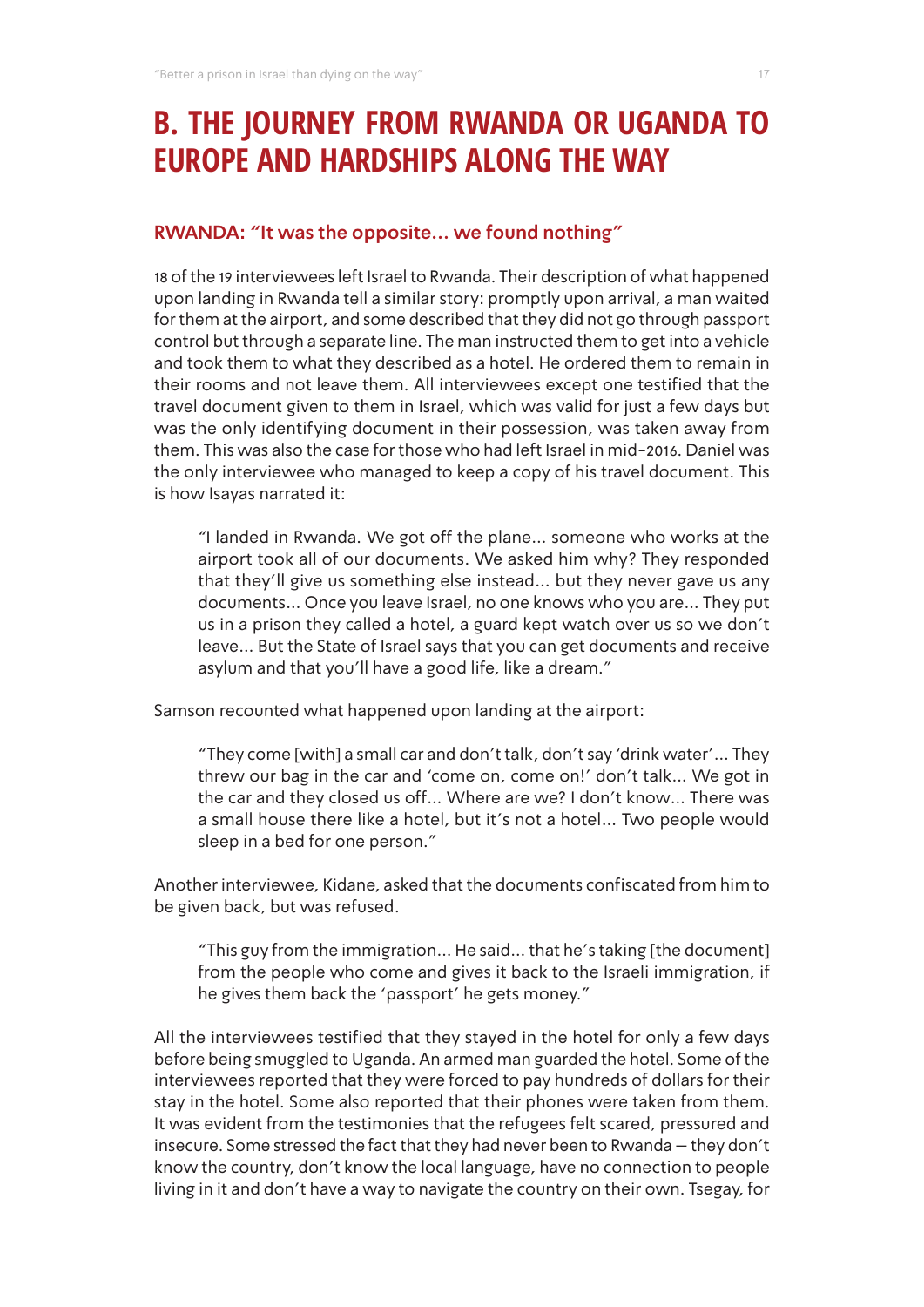example, described that the man who ushered them to the hotel threatened him and his friends that if they leave the hotel, they will be caught by the police and sent back to Eritrea. All were told that they can not remain in the hotel and must leave Rwanda. Isayas described it thus:

**"Three days after this man [picked us up from the airport], he came and told us 'you must leave to Uganda'… He said we must get ready and that he'll take us to Uganda, I asked where are our documents and why must we leave? He said that we must… I didn't plan on crossing to another country… I left my country as a teenager and I am tired of moving from one country to another… [But] until I reach a quiet [place]… I must go… If it's impossible in this country, if this is not good for me… [I] must look for another way."** 

Due to the pressure exerted on them to leave Rwanda, all the interviewees emphasized that they did not have an opportunity to apply for asylum. The interviewee did not receive any information about the possibility of applying for asylum and do not know a single person who "voluntarily" departed Israel and remained in Rwanda. Habtom mentioned his dread of approaching authorities in Rwanda without an identifying document, fearing that he will be forcibly returned to Eritrea. Kiflom and Yohanes reported:

"Where is RSD [Refugee Status Determination], UNHCR? I asked him… 'We don't have that in Rwanda', he told me. 'You [can go] to Uganda, Kenya… Here there is no camp,<sup>'42</sup> he told us." (Kiflom)

"What they said in Israel is that you have the UN there and you can apply [for asylum], but this is not true." (Yohanes)

Dawit described how he was denied access to the United Nations High Commissioner for Refugees (UNHCR):

**"We said we want to go to the UNHCR… But they tell us 'no, no, no, you have a permit for three days… If you do not move to another country [by then] we will return [you] to your country… We are afraid… [We said] 'okay, we want to move to Uganda, but how?' 'You pay 150 dollars and you cross'."**

Tesfay described how all the money the State of Israel gave him upon departure was taken from him in Rwanda:

"I never saw a country like this in my life. We are at 4 AM in Rwanda, we come… and they take us, three people… we got into the car… after that… they say 'give us money' and we said 'for what?'… but there's nothing to do, I gave them 3,500 [dollars], everything! Because it was in the bag, everything! … Later I spoke to my brother [in Israel]… and he also does not believe me, 'why are you saying this? It can't be that you go to a country and they take 3,500 from you'… he is right not to understand, [in the end] he sent me 1,000 dollars."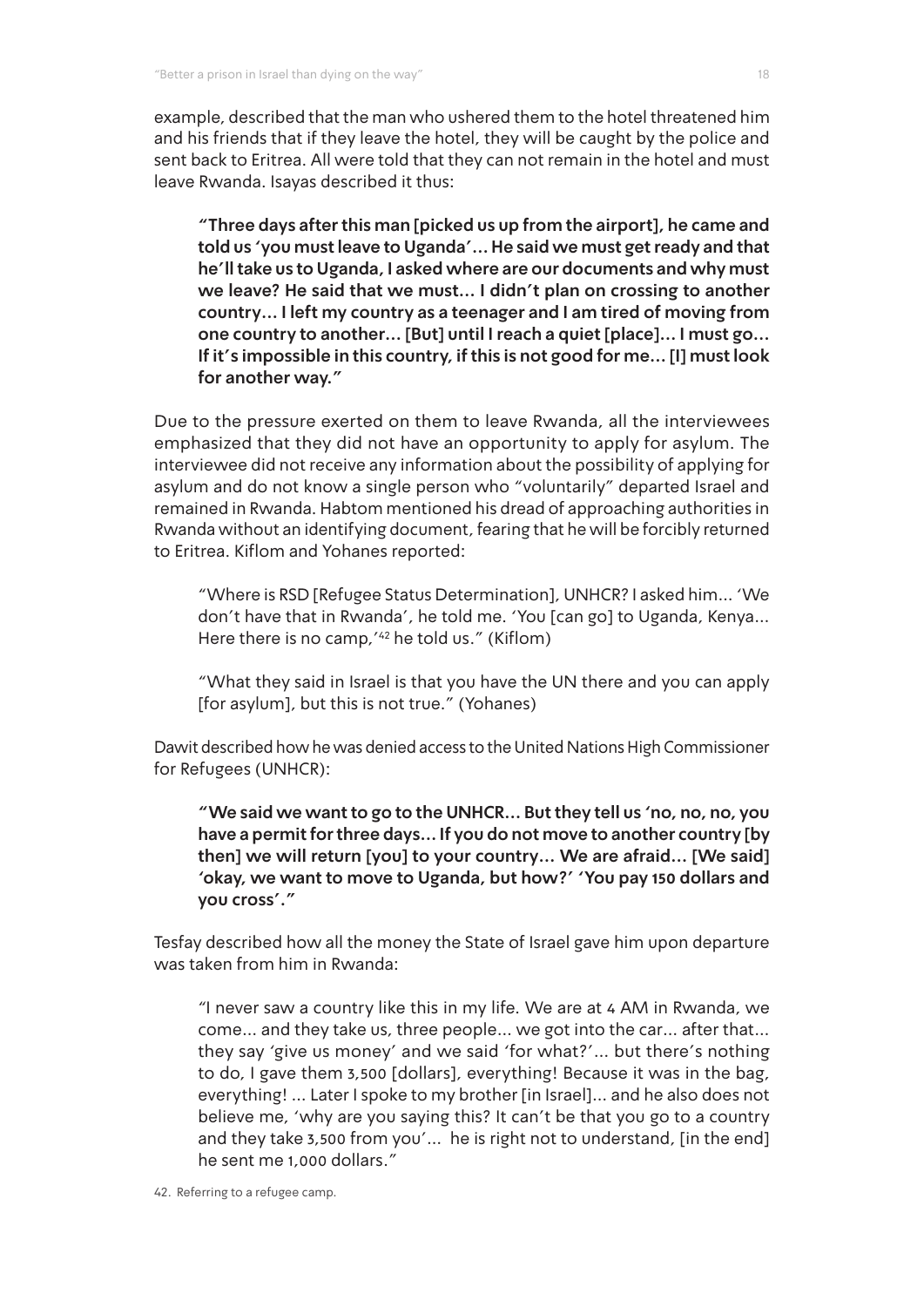One after the other, the interviewees describe their extreme fear of staying in Rwanda without an identifying document or a stay permit. Kidane, for example, recounted his anxiety about remaining without an identifying document:

"We were afraid… We have nothing, not paper, not ID… It was hard, without nothing you can not move around… If we like leave [the hotel]… there is no one to take responsibility for us… We don't know, we don't have information… What they told us in Holot is one thing and what happened after we arrived… it was the opposite… we found nothing."

In addition, none of the interviewees received a call from Israeli authorities after their departure. In a few cases, the Immigration Authority took their phone number or the numbers of their friends who remained in Israel – but no contact was initiated with them after departing Israel. Tesfay even described that in light of the hardships he encountered in Rwanda, he tried calling the number he had received from an employee of the Immigration Authority prior to his departure from Israel, but he was unable to reach anyone.

As is apparent from the testimonies, the promises that were made to the deportees prior to leaving Israel, as well as the promises made by the State in court, were not kept. Lacking protection, under pressure and threats, the interviewees were forced to continue on a perilous journey, seeking shelter. This is how Yohanes and Kidane described this:

"They told us that in Rwanda we will meet the immigration office… 'You will get what you want, you can also stay in Rwanda, you will have all the things there'… but as we get out of the airport, they send [us] to Uganda." (Yohanes)

"They said that in Rwanda like you apply for asylum… Where is that? If we really could apply for asylum, the immigration could have taken us straight [to ask for] asylum... [but instead] they tell us to leave the state of Rwanda? They tell us we have only three days permit to stay in Rwanda [and] after that we… have to leave the country… why they tell us this, why they lie?" (Kidane)

#### **> from rwanda to uganda**

As mentioned, none of the 18 interviewees who had landed in Rwanda stayed more than a few days in the country, during which they remained at the hotel. Their testimonies outline the operation of a human trafficking and smuggling network, which begins with the officials who pick up the interviewees at the airport in Rwanda. These officials are connected to smugglers who charged the deportees hundreds of dollars for an irregular crossing of the border with Uganda, and those in turn, work with elements inside Uganda. Tsegay recounted:

"He receives us, the one who took us from the airport, and brought us someone else [and said], '[my friend] knows how to take to you Kampala<sup>43'</sup>."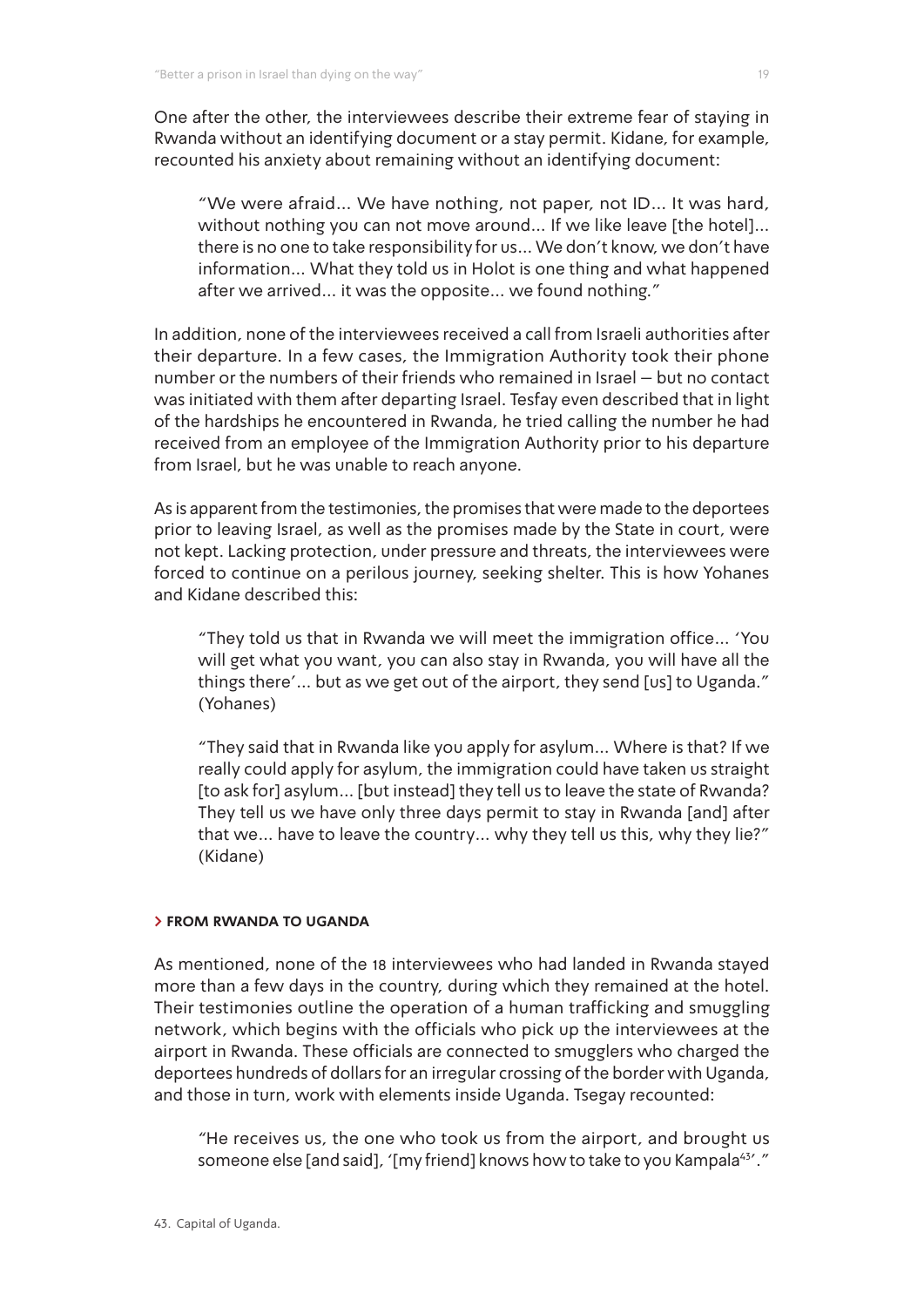#### Kidane added:

"This guy work from the immigration… he takes us all the way to the border with Uganda, and then he calls a guy he knows in Uganda to receive us, who will take us [into] Uganda. We walked until the border in a car, and after the border we crossed on foot, so we won't be caught."

The journey from Rwanda to Uganda lasted between several days and two weeks. The irregular border crossing was described as perilous. Tesfay, for example, said that he paid \$300 and walked for two weeks on foot to reach Uganda. Some of the interviewees were robbed on the way of all the money in their possession. Meanwhile Gabriel and Samson recounted:

**"After about three hours we reached some soldiers… They came with a rifle, shut our eyes and told us to go back… They checked what we have… Took everything they found… I for example had 3,500 [dollars] from Israel and 1,200 dollars out of my own pocket… they said that they were from the government of Uganda." (Gabriel)**

"We walked to Uganda and paid each 500 [dollars]… we walked for several hours… [we encountered] Ugandans… they said pay money, 'for what? We paid 500', and they told us 'we don't know where you came from'… If we say no, [they] tell the police, '[these] come from Israel' but we… afraid. So we paid. When I give them the 3,000 [dollars] everything from Rwanda [to] Uganda, everything runs out." (Samson)

## **UGANDA: "The police catch you and they don't tell you '[you can] apply for asylum', they only want money"**

Brehane is the only one among the interviewees who "voluntarily" departed from Israel to Uganda. His story also demonstrates the wide gap between the promises given to him in Israel and the reality that awaited him. Similar to other interviewees, he was not given a phone number he could call upon departure from Israel. Brehane recounted being taken from the airport to a hotel, where he waited for someone to come and explain to him how to file for asylum, but no one came. He described being forced to pay \$700 to move from the hotel to the Ugandan capital:

"They told us in Israel, 'they receive you, there are people working with us… they await you there'… But everything is the other way around… We went, entered some place… They told us 'tomorrow morning we come and take you… Do you want to get out [of] this place? Everyone pays 700 dollars… We take you to Kampala', I say, why should I pay? They said 'if you do not pay, you will stay here in this place." Brehane paid this sum and left to Kampala. But immediately upon his arrival, he was detained by the police: "The police caught us… because we did not have an ID."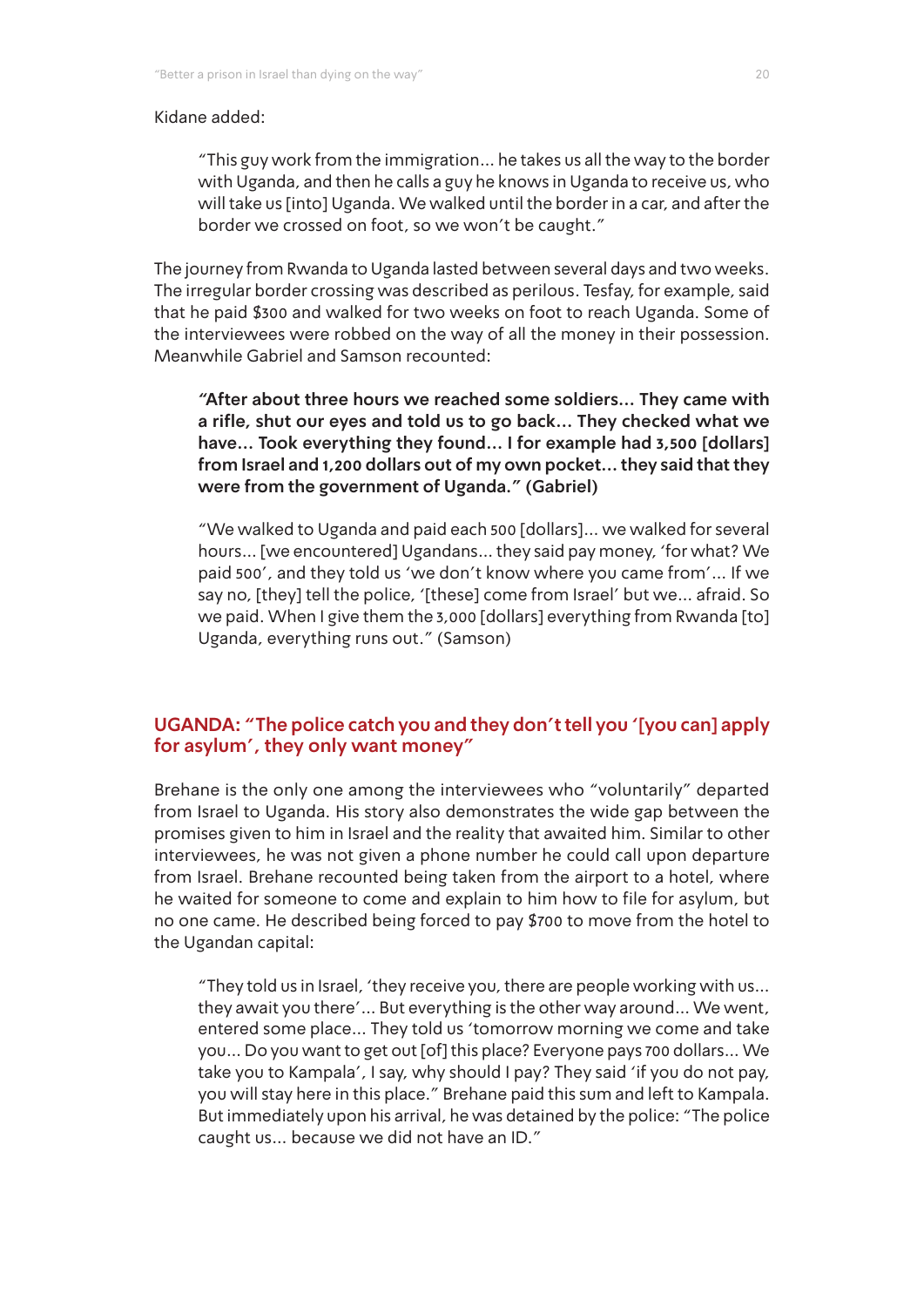The rest of the interviewees, who crossed from Rwanda to Uganda, described various perils they were subjected to upon arrival. Many were detained at the border or immediately after crossing it, as they had no identifying document. The only way to get out of detention was to pay exorbitant sums in bribes. Habtom, for example, was jailed for six days. "There was police on the way and someone told them that we're coming from Rwanda and don't have a passport. So we were in prison, there was no light at all. Everyone had to pay 600 dollars to one of the senior people of the police."

In addition to the incarceration, interviewees recounter instances of robberies that left them penniless. This is Dawit's story:

"[In Uganda] they take us to a hotel… 3 people [asked] 'do you want to see this country?' We say 'yes, okay', they take us on a motorcycle… outside [of the city] and one takes out… a big knife and tells us… give us money or we kill [you]… and they take all that we had… 3,500 dollars… clothes, cellphone, they take everything… and we don't know what to do, we don't have a note,<sup>44</sup> if we go to the police, we are afraid."

It becomes apparent from the interviews that the deportees' arrival from Israel made them more vulnerable and more likely to be robbed, threatened and extorted for money. Isayas described what happened in Uganda: "If people think that we came from Israel, they think that you have a lot of money, everyone tries to steal and rob you." This state of increased vulnerability due to being known to have arrived from Israel characterized the entire journey of the refugees. Similar events unfolded in other countries, as will be shown below.

In addition to experiencing robberies and incarceration, the interviewees describe being unable to access the asylum system in Uganda as well. Kidane described:

"In Uganda… the police catch you and they don't tell you [you can] apply for asylum, they only want money. They know we came from Israel… Who tells them? I don't know, but they know. They also don't want that we… apply for asylum."

#### **> from uganda to south sudan**

After varying periods of time, all the interviewees who had arrived from Rwanda, as well as Brehane, continued to South Sudan. Some of them fell in the hands of human traffickers who sold them. Tesfay, for example, recounted how he paid a smuggler \$700 to cross from Uganda to South Sudan, and the smuggler sold him to another trafficker and disappeared:

**"We paid him, and he told us 'I take you in my car [to South Sudan]'… He took us to other people, for money… He left.. [We asked] Where [is he]? [They said] 'we don't know him… give us money.' We say… 'How do we pay? We paid 700 [dollars]… From where will I bring you?... [They] throw me to the floor… They took me this way from here, my arms, blood came out, they beat me… this way, with a knife."**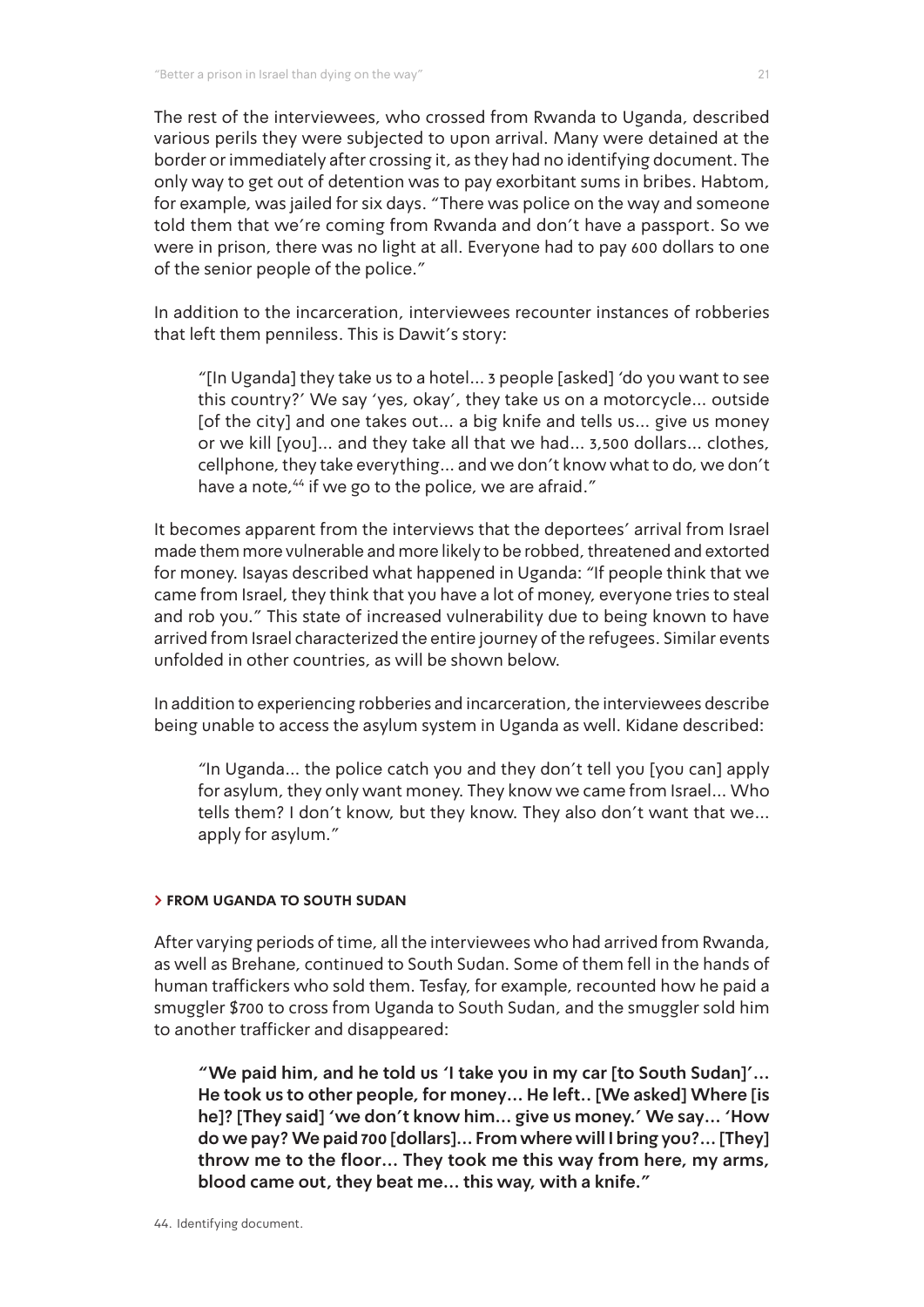As can be seen from the descriptions of the interviewees, the crossing of the border from Uganda to South Sudan was also carried out through a network of smugglers. Gabriel described the difficulties entailed in crossing the border:

"It was too hard… All the way with no water, no nothing… I don't know, I don't want to repeat this. It was very hard… We were in the car for almost three days… With goats and sheep, we hid on top… It was a long truck, covered on top, for the animals… We didn't know the road, and because we don't have any paper, someone from the Ugandan forces, I think like a smuggler… received us at the border from the smugglers… We paid them 2,000 dollars to cross."

Isayas describe violence and robbery:

**"Human traffickers, they told us they will take us to South Sudan and that we must pay, at the border they took all of our money and abandoned us… Someone from the army and two civilians came to us and asked to see our documents, but we don't have any documents… So they said we must come with them to prison, we said... that we're not criminals… they asked from money… took all the money we had… [later] they caught us again, I don't know every time how they discover that we came from Israel, who tells them? … They searched us again… Took us to this kind of a wooded area… They told us to pay… They beat us, we didn't have anything, and they said they'll take us to prison."**

## **SOUTH SUDAN: "They shoot and take money"**

Arriving in Juba, the capital of South Sudan, and staying there, was described by all interviewees as extremely dangerous. The refugees were afraid of walking outside after dark, of being robbed or subjected to violence. For example, Kiflom recounted: "Juba… they shoot and take money, there are many thieves… you have to stay at the hotel." Dawit and Johnny narrated similar ordeals:

"We entered Juba, it was dangerous… the people… think that all Eritreans have money… They catch you, 'give money'… You walk half an hour and you pay money… if you believe me or not… Just in Juba [I paid] \$2,500 for this. (Dawit)

"We entered… they took everything from us… They also beat you, 'Where are you from? Eritreans? Why did you come here? They beat, and if we tell them that we were in Israel, it's very hard… just 'give us, give us the money'… very dangerous." (Johnny)

Another source of danger the interviewees described was the connection between representatives of the South Sudanese regime with the Eritrean dictatorship, which could pose a real threat to the lives of those deported from Israel: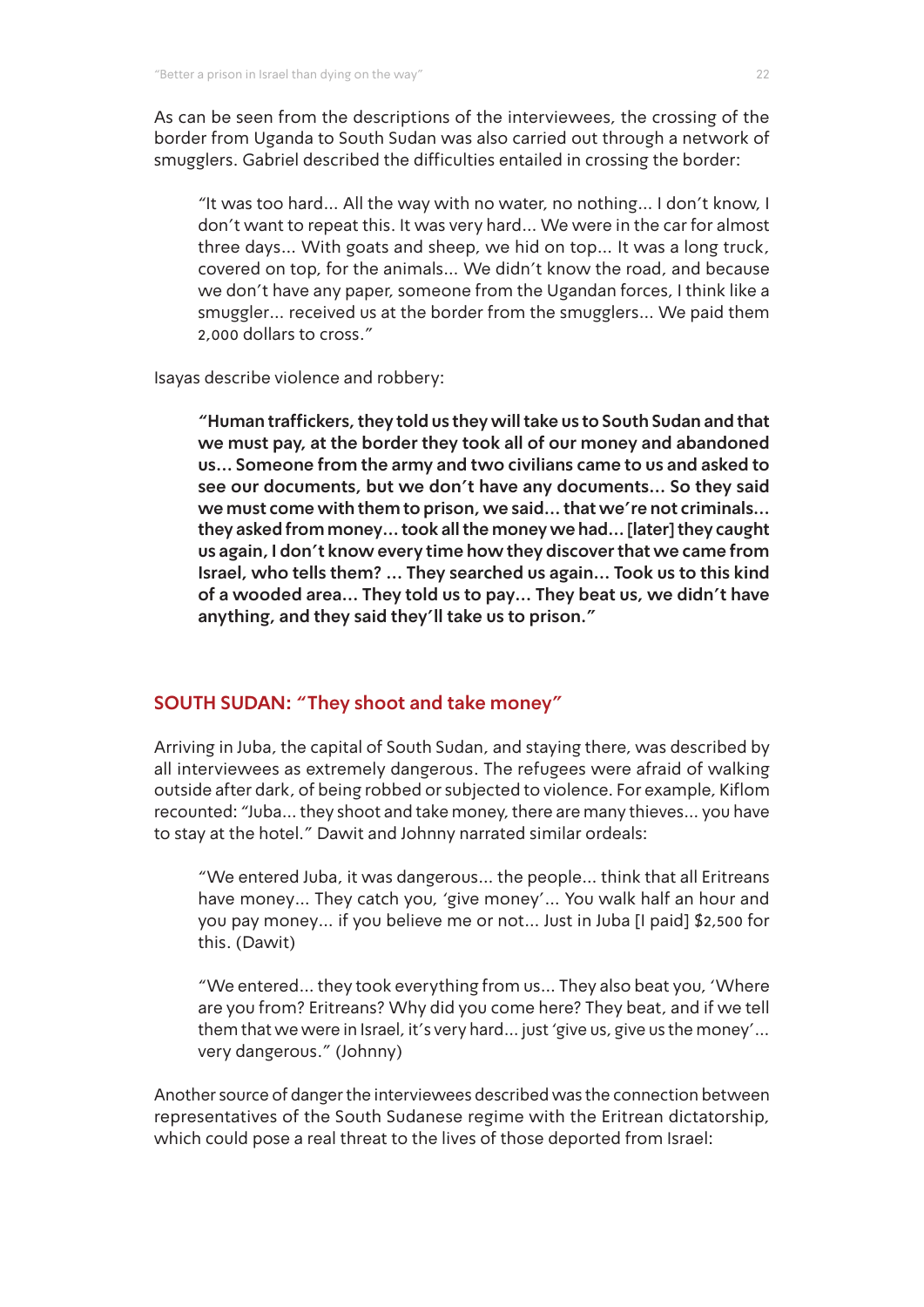"[In] Juba, the friends… At the border, they also caught us… I wasn't with them… I have luck… I love to drink coffee, so I went to drink coffee… Suddenly, the police came and took them… They told them to call the Eritrean embassy… If they don't call the Eritrean embassy, they don't release them." (Kidane)

#### **> incarceration in south sudan**

Some of the interviewees described stretches of detention lasting between several weeks to months in a regime prison in South Sudan, due to their lack of documentation. For some of them, this was not the first or the last period of incarceration. Johnny, for example, was jailed in Uganda for a week, afterwards in South Sudan for two weeks, and later in Sudan for ten days. Only payment of bribes allowed him to go free. Aaron described a similar ordeal:

"I entered prison… In Juba [for] a month… All the money [that I had received from Israel], the police take… [The jail in Juba] is the most dangerous, you have no food… no bed, clothes, nothing… You stay for a few days, until the money arrives, if you don't have money or passport, you stay… [in the end] a friend of mine and also my sister… in Israel… they send me money."

#### **> from south sudan to sudan**

From South Sudan, the interviewees continued north to Sudan. The journey lasted between two to three weeks, and was described by many as a highly dangerous crossing of borders. Many had to pay \$1,000 to smugglers for the journey. They walked on foot, constantly fearful of being caught by the police. Tesfay described that he drank one small bottle of water per day and did not eat for two weeks. Others reported eating once every two days. The road was described as replete with robbers, and many died on the way. Gabriel recounted:

**"This was the worst road in our journey…. The road is full of thieves… They just want our money… They don't know if you are a human being or an animal… All the time you have to pay. If not, they kill you, beat you, throw you in the sand… Many people died this way, people who were in Israel with us and we still don't [know] if they are alive."** 

Another threat that accompanied the journey is the risk of being forcibly returned to Eritrea, as described by Samson:

"I was a week there [in Juba]. I would go crazy, my head would not stop… I looked for a way… I don't have a paper, I have nothing, and this is why I go on the road [of] thieves… On the road there were thieves at night who did [makes sounds of gunshot], we got out of the car… 'give us money or we kill you or we [return] you to Eritrea'. I am scared for Eritrea… I was afraid… I gave them my phone and gave them money."

Brehane too, described an incredibly difficult journey. He was saved by paying money to a trafficker who smuggled him: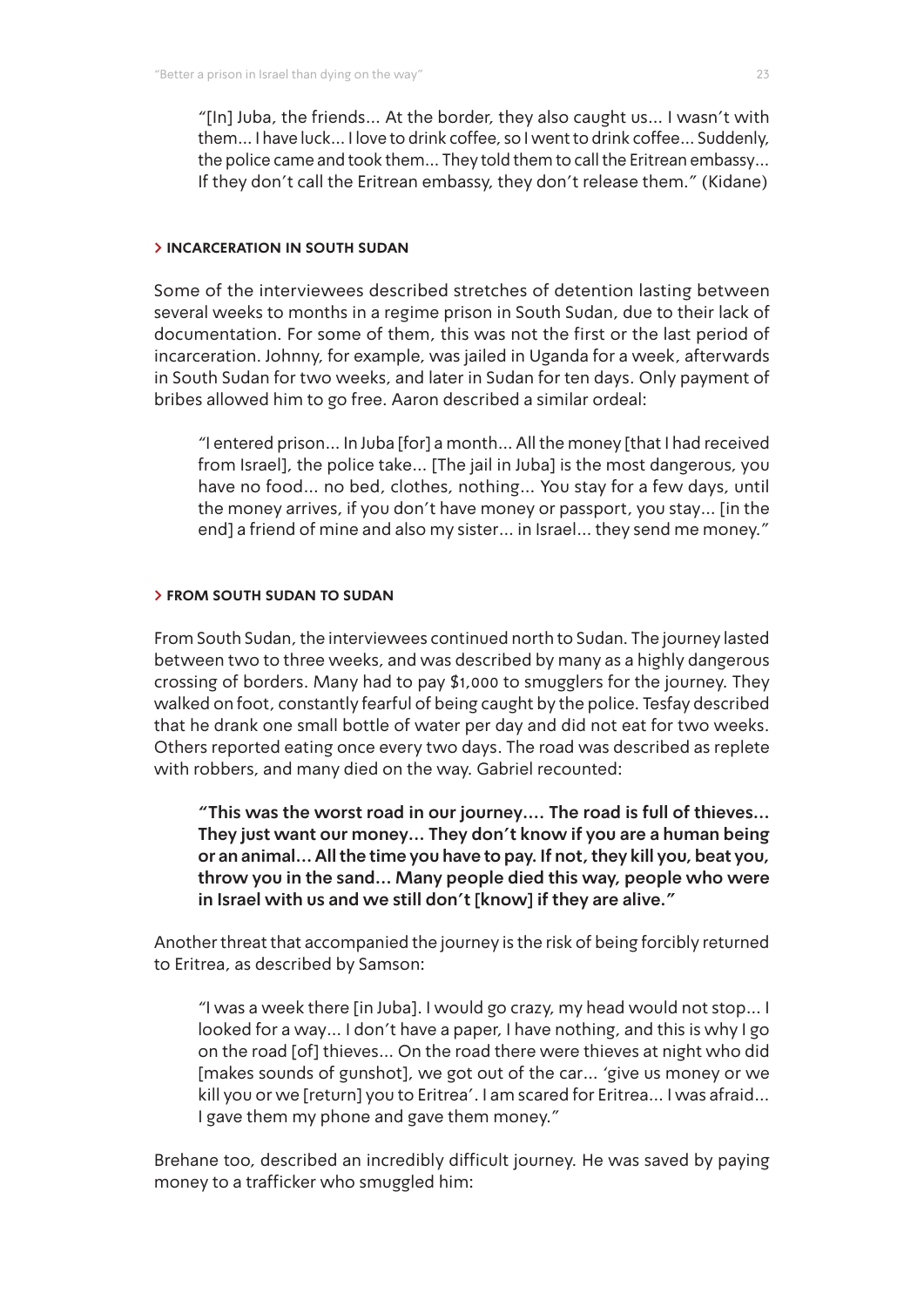"The road from Juba to Sudan is the most most dangerous in the world… One day you eat and another you don't eat… They don't let you sleep… People catch us… They have a gun… They ask us 'where are you going?' [we said] 'we're going to Sudan,' we also had the contractor<sup>45</sup> with us... so our contractor… took the money to give to them… after 15 days… we entered Sudan, and God saved us, thanks be to God."

## **SUDAN: "[In prison] Those who pay, get out, those who don't - will be returned to Eritrea"**

After a long hazardous journey, the interviewees reached Sudan. Upon arrival in Khartoum, the capital, many were jailed for varying periods of time. In Sudan, too, the interviewees had to pay a bribe to be released. Johnny, for example, was jailed for ten days. Samson, who was incarcerated for a week, described how he was caught: "I came to Khartoum and I was… in prison, for what? … The police saw me, coming all of us by bus, searching for paper, passport… I don't have any… We were five people who came from Israel… And we have nothing while all these people have a passport." Samson recounted the conditions in jail, his mental state and the fear of forcible return to Eritrea:

"They took us at night to prison... closing us in... under<sup>46</sup> [it was] hot hot hot… Later I spoke [to myself]… I thought about my entire life… 'Those who do not pay, we will send them back to Eritrea' they say… I said… 'I will give you a number to call in Israel, tell them to send me money'… Those who pay get out of jail and those who don't pay will be returned to Eritrea… If I return to Eritrea, what can I tell you? They'll kill me, because of this… I cry cry for a long time, I was like a crazy person."

#### **> forcible return from sudan to eritrea**

The dread of being forcibly returned to Eritrea from Sudan was apparent in many of the interviews. This fear was among the factors pushing the men to continue their journey north to Libya. Kiflom, for example, who was also jailed in Sudan, reported:

**In Khartoum, the police caught me, 'where are you from?'… We must not say we came from Israel, or they will beat us… He asked 'do you have a visa?' – 'no, we don't'… He took me to prison. He said 'you go back to your country, Eritrea'… My friend who was in Israel and was returned from Sudan to Eritrea together with his wife… So what to do? I decided that I'm going to Libya."**

In addition to the fear of being deported from prison in Sudan to Eritrea, the interviewees reported that agents of the Eritrean secret service are operating freely in Sudan. Dawit and Kidane described it thus:

<sup>45.</sup> Referring to a smuggler.

<sup>46.</sup> Referring to an underground prison.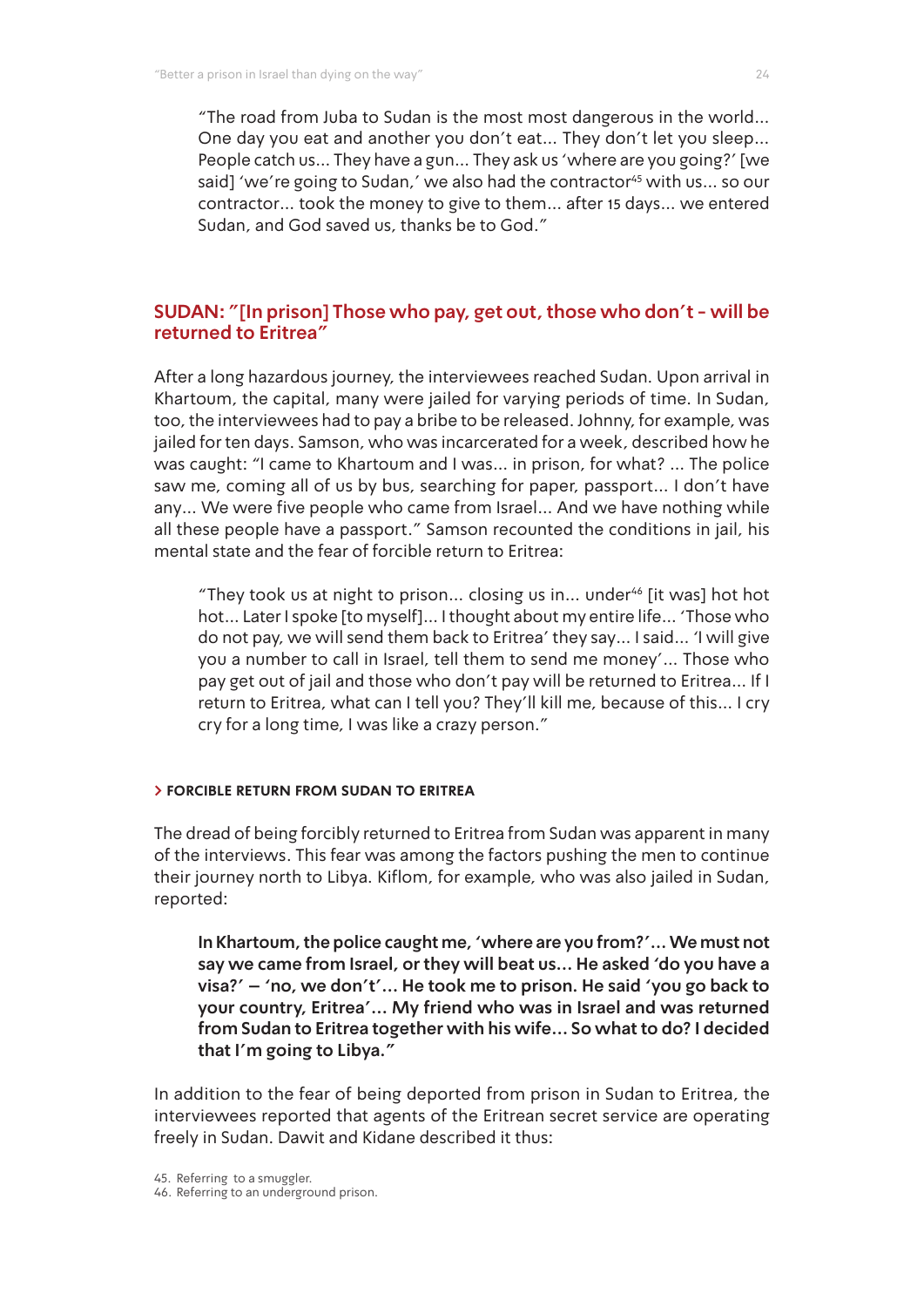"In Sudan… I was afraid… In Sudan they have [Eritrean] employees… If they know that [you] are in Sudan, if they know that you left the Eritrean military, they want to catch [you]… It's people you think are your friends… But they all work for the security [in Eritrea]… If I came back to my country, what expects me, I know it… If they catch me… they can kill me." (Dawit)

"In Khartoum [there is] a car, like the CIA of Eritrea… They… move around… [if] they catch you they can send you to Eritrea... Because of this fear we didn't like walk around freely. Most of the time we would stay at home… we didn't go out." (Kidane)

Samson described how he was saved by chance from forcible return to Eritrea, as opposed to four of his friends who were returned and their fate remains unknown:

"We got out [of prison in Sudan], they [were] not calm, my friends… [they said] 'we'll go to Libya, it's not good [in] Sudan... The police may kill us... because we don't have a document… I told them, 'relax, my head isn't well, I was in prison now, I can't go.' They said 'no Samson, we're going." I told them 'I will sit here for a while.' [They] went, four people… [and] they were returned on the way… to Eritrea… Now where are they? I don't know… [maybe] they will die in Eritrea… After that I didn't sleep at all at all… I was afraid, I was a month there in Khartoum… My head the entire time not sleeping all day thinking about life, what will I do? Then I went [to] Libya."

## **THE JOURNEY THROUGH THE SAHARA FROM SUDAN TO LIBYA: "We dumped the dead on the floor", "At night it comes to our head, it returns"**

From Sudan, the interviewees proceeded on a journey through the Sahara Desert to Libya, a journey whose duration varied. At this point in their narration, it was evident that many of the interviewees struggled to speak. Statements such as "it's hard for me to talk about this," and "I don't want to remember" repeated themselves. They described that most of the way was traversed in small Toyota trucks, each of them crammed with about thirty individuals. They were in the hands of smugglers, to whom they paid thousands of dollars. They were deprived of basic necessities, experienced violence and life-threatening situations. Many of the interviewees describe deadly car accidents, in which some of them were injured but received no assistance or medical care. Kiflom recounted: "The people who took us to Libya beat us. They said, 'Get in the car, come on, fast, fast. Get out of the car, fast, fast…'. The car [dug] into the ground and could not get out. They told us, 'Take everything off the car… push the car.' We pushed." Tesfay added: "If someone said, '[I want to] pee', they said, 'no'… [If someone said,] 'We're sick', they said 'what do we care? God willing you'll die'... What do they care?"

Some of the interviewees only paid to cross the Sahara, while others paid the smuggler in Sudan for the journey all the way to Italy. Emanuel said: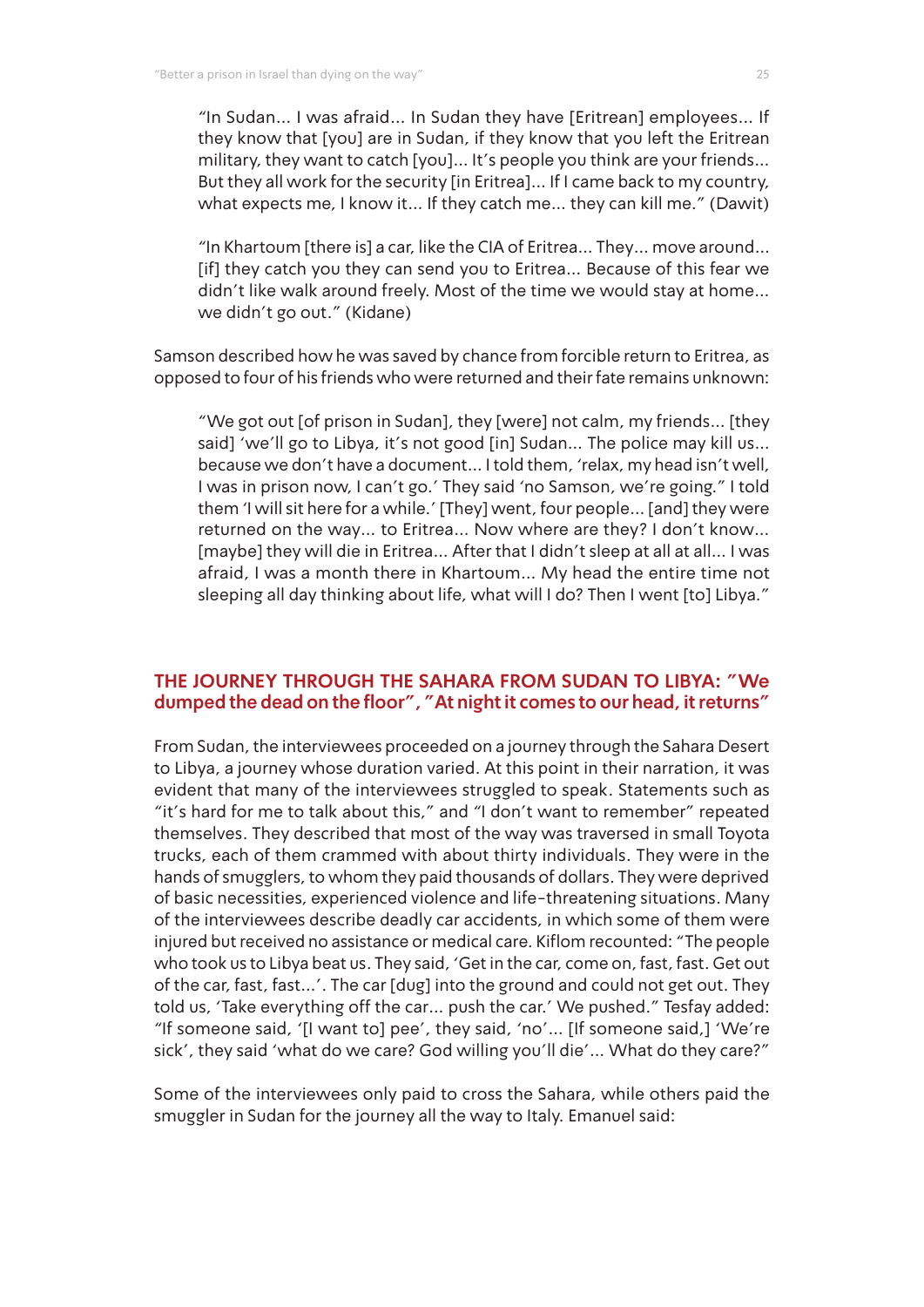"5,500 dollars [I paid] from Sudan to Italy, everything paid together… [In Sahara] the road in a car… very very difficult. I can not talk about it in Hebrew, it's hard for me to talk about it… Many people fell… we stayed there for three weeks... in some place, I don't know, in the Sahara... The coordinator<sup>47</sup> told us 'wait, wait.'"

Kidane fell out of the vehicle and his legs were badly injured. He described being able to walk only with the help of his friends following the incident. Samson explained that during the drive in the Sahara, he fell out of the truck, broke both of his arms and his life was saved only thanks to his friends:

**"I fell out [of the car]… broke my arms… They say 'dead, dead, dead'… I didn't hear and because [my mouth] was closed I couldn't talk. They said, 'come on, come on, throw him away.' But I have friends… they poured water on me like this, and threw me in the car once again."**

Tesfay testified about rape of women by the smugglers:

"Girls, he would take her, take her to sex. If you say 'no', he killed you, he will also give it to you with a knife, you can't talk… there's nothing you can do."

#### **> death in the sahara**

The blistering heat, scarcity of water and food, the travel conditions and the violence meted out by the smugglers resulted in the death of many in the Sahara. Some of the interviewees knew friends and relatives who died along the way, while others witnessed such deaths with their own eyes. Some testified that they were able to bury the dead, while others reported that the vehicle simply kept driving, leaving the bodies behind. For example, Brehane, Tesfay and Kiflom recounted:

"The road to Libya… dangerous, the most dangerous… What can I say… Several people fell [out of the truck] in the Sahara… We left them and went… We were more than 20 who came from Israel altogether… Those who died on the way, I know… I don't want to say the name… One of them I know, a friend of ours who fell, he did not drink, they don't give you food… after that, that's it, he died." (Brehane)

"Two were sick… After they died… We said 'people are dead' [they said,] 'why should we care?!... God willing you will die too'… After that we threw [the dead] to the floor, that's it, [they]didn't even give us a blanket, [I swear] on my mother." (Tesfay)

"Desert. No water. Very very hot… we ran out of food. One young woman and one young man died. There is a lot of sun… This is why people died… We buried them… on the way… I don't want to remember this. It's hard to think about this… At night it comes to us in our head, it repeats… It wakes me up, what I saw… I don't want to remember this… I want to close that door." (Kiflom)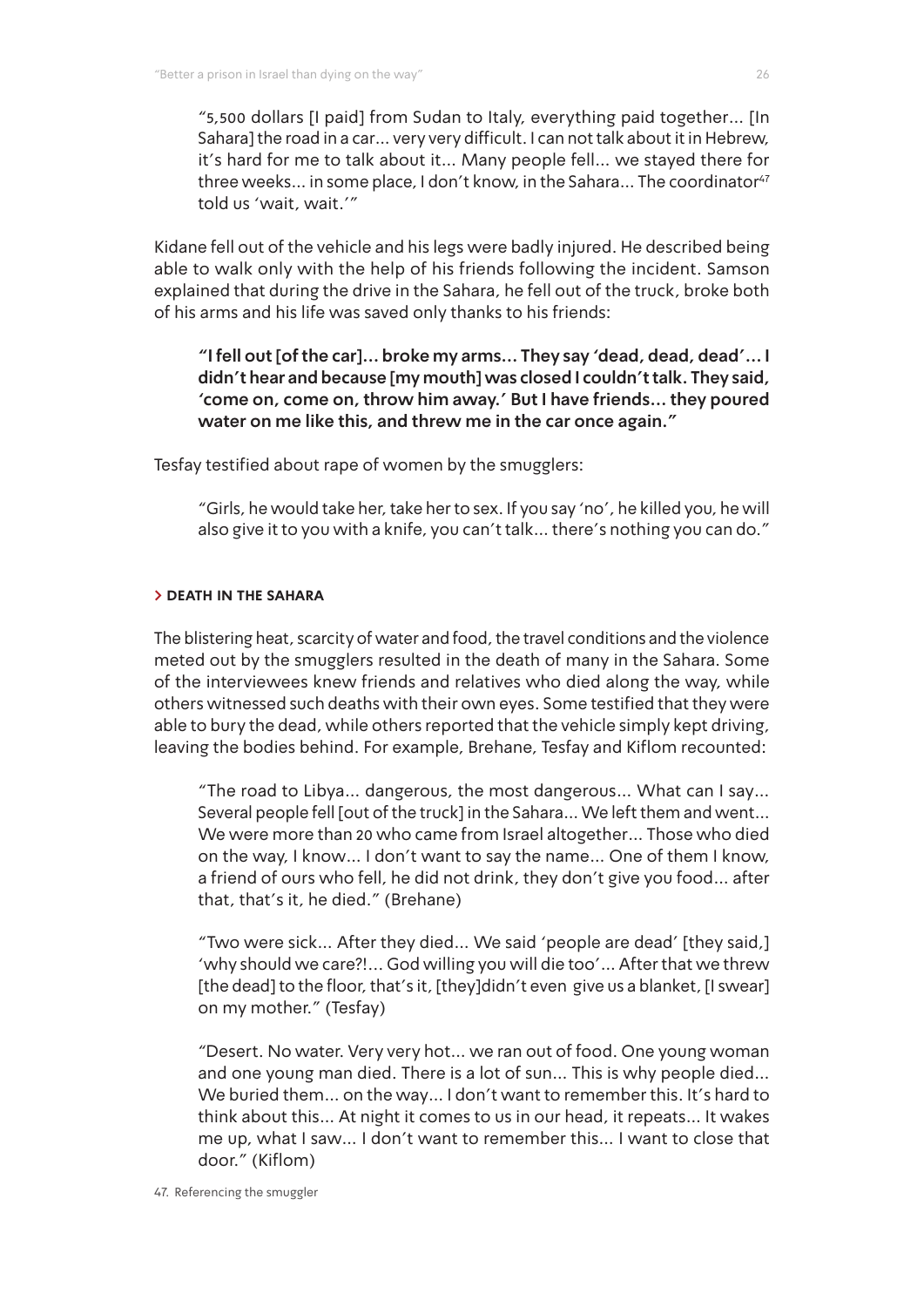## **LIBYA: "Like Sinai", "In Libya, a human being is not a human being", "I saw people- I did not know if they are dead or not".**

Following a precarious journey through the Sahara, the interviewees reached Libya.<sup>48</sup> The human traffickers brought them to camps, some of which were described as large overcrowded warehouses in which hundreds of people were jailed together. There, the interviewees were held for several months. Those who managed to pay the smugglers a large sum on money, were moved to a larger prison; those who did not, were jailed in incredibly overcrowded conditions. Migrants jailed in these camps are raped, subjected to violence daily, denied food and water, denied medical treatment and enslaved (forced to perform labor without payment). Many became ill and some died. More than once, in addition to the sum the interviewees paid the smugglers before reaching Libya, the interviewees were forced to pay additional sums in ransom to get out of those camps alive. In some cases, after they paid the ransom and left, they were caught once again and forced to pay another ransom. When describing these ordeals, some of the interviewees recalled the torture camps in Sinai, in which they were held en route to Israel.<sup>49</sup> Johnny recounted:

"All the time you are sick. All the time you are hungry. All the time it's hot, all the time it itches… If you were lucky, you eat once a day… enclosed [space] all the time, no light… We were also in Sinai, we saw also… everything, in Sinai… After that we reached Libya, the same thing."

Similar to when they recounted what happened in the Sahara Desert, while describing what had happened to them in Libya, the interviewees would often pause, speak in a trembling voice, cry and struggle to speak.50 At times, it seemed that "there are no words to describe this," as Isayas characterized it. Yet some of the interviewees managed to put into words the horrors they survived:

**"They close you in their place, like a prison… If you pay a lot of money… it's big. If you don't pay, it's small, many people together… Maybe 400, 200… together… The body itches all over… No water… No shower… I was there for three months… Those who did not have money to pay, stay there longer. I saw people [I didn't know whether] they are dead or not dead… They were very sick. One man died. People cry all day. [They told us,] 'quiet!'... All day beatings… What a life." (Kiflom)**

"Many beatings… Over our heads… [We were] a month without anything, no water, no food… In the jail of the police… 200 people… No light… Everything is black like this… They said 'you don't pay me – people here die… Call your father, your mother… Tell your father "I am dead"'. This is what they told me… Later, we are outside [he] tells me to pay again… We paid 5,000 dollars. Then we paid again 1,400 [dollars] once again [to the same person]." (Abraham)

<sup>48.</sup> For more on the conditions of migrants in Libya, see the statement by the UN Human Rights Chief, November 2017: http://www.ohchr.org/EN/NewsEvents/Pages/DisplayNews.aspx?NewsID=22393&LangID=E as well as the UN report on the inhumane conditions in the torture camps in Libya: http://www.ohchr.org/Documents/ Countries/LY/DetainedAndDehumanised\_en.pdf

<sup>49.</sup> Thousands among the asylum-seekers who have reached Israel were jailed and subjected to torture in camps run by smugglers in the Sinai Peninsula in Egypt. For more, see: https://www.amnestyusa.org/wp-content/ uploads/2017/04/afr040012013en.pdf

<sup>50.</sup> For more on the mental state of the interviewees, see part 3 of this chapter.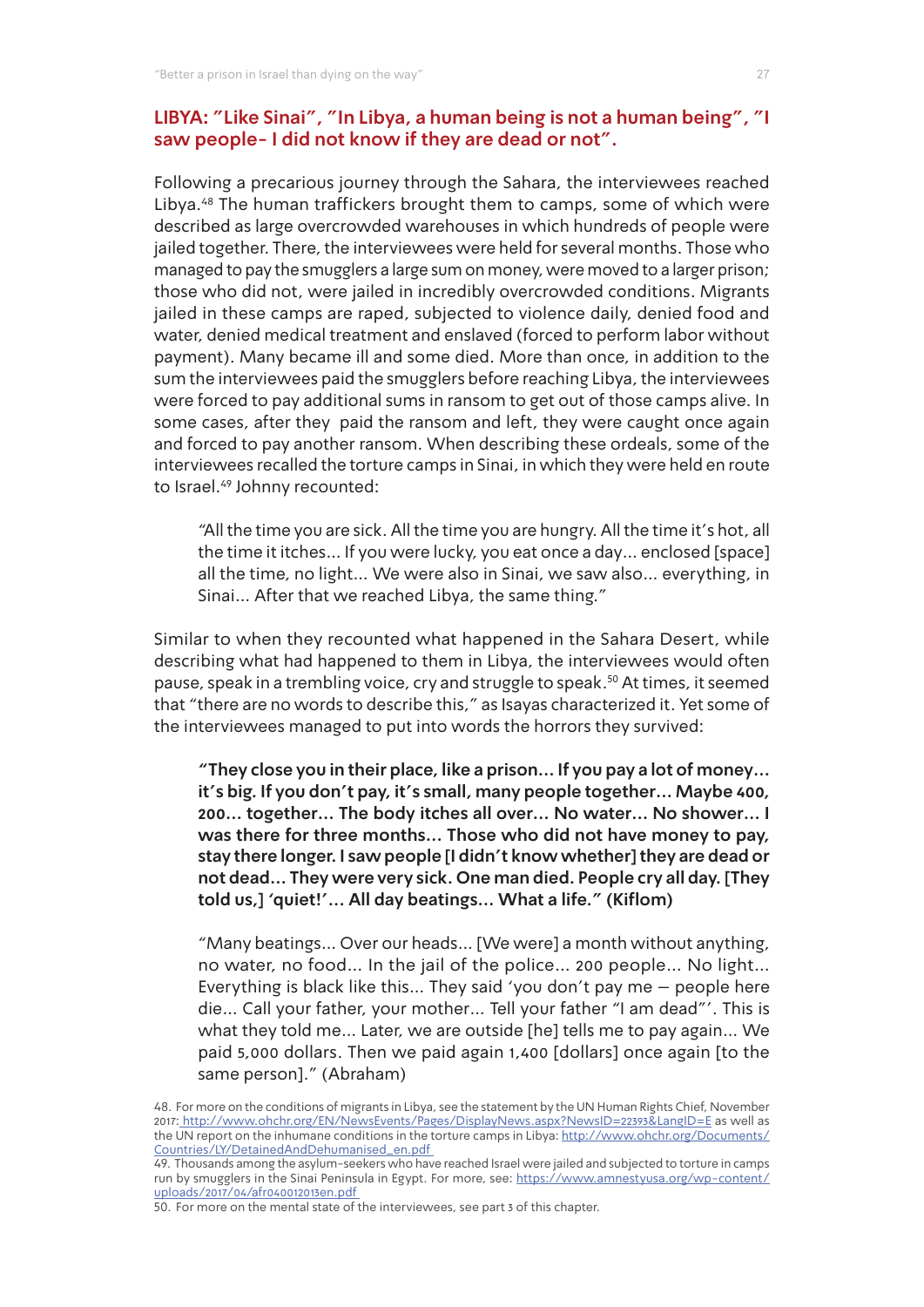"You are closed inside… Eating and sleeping there, 800 people in a small room… Everything is dirty, everyone is sick, boys, girls. I can't talk about it… They beat… [I do] work without nothing… Threatening, killing quietly." (Daniel)

"If there are new people, there is food, if there are no people, no food. One bathroom for 600 people… No electricity… There is beating, people die… There is no hospital, no nothing. There were women and children there too. (Habtom)

"There is rape… There are many things. I like don't want to talk about it… We were two months there… Every day they come and beat us, they like see you as animals, not people." (Kidane)

While most interviewees described being jailed together in one room with several hundreds of people, Brehane recalled being jailed for three months in one room with 1,500 people. He also related that those who were unable to pay the ransom suffered from greater violence, starvation and denial of food:

"I was in Libya for three months… 1,500 people in a room… People are sick, you don't shower for days, you don't go to the bathroom… I had a little bit of money, thanks be to God, but [people] who didn't have… Every day, they would beat them… They don't give them food, no shower… If they don't pay… God help them… A human being is not a human being in Libya."

Many of the interviewees described being sold from one trafficker to another, each time being forced to pay additional sums of ransom. Kidane also described cases of slavery:

"I was in a difficult situation… After in [Sahara] I fell from the truck and my knees got messed up… After that they also beat me [in Libya]… When they want you to pay money… If you are late, they kill you or cut off your hand… People who paid money, they take [their] money and sell them… to other people. After that, how will they get money? [If not] he kills them [or] he takes them to work… Some hard work of construction, [or] he takes weapons… I remember one he [shot] him in the knees… afterwards they amputated his leg." (Kidane)

Dawit recounted:

"I entered Libya, they catch me… Mafia… I paid 1,500 dollars… I was sick… If I don't pay it... they [move you to] another person and then you pay more, even six thousand. [I] paid five thousand dollar to come to Italy."

In addition to the harsh conditions, many of the interviewees witnessed death around them. Tesfay and Aaron described:

"I didn't see something like [this place] in my life… How many people died?... [Also] small children… [Every] day one person died, two people died… Because how do you eat one kilogram of pasta for ten people per day?" (Tesfay)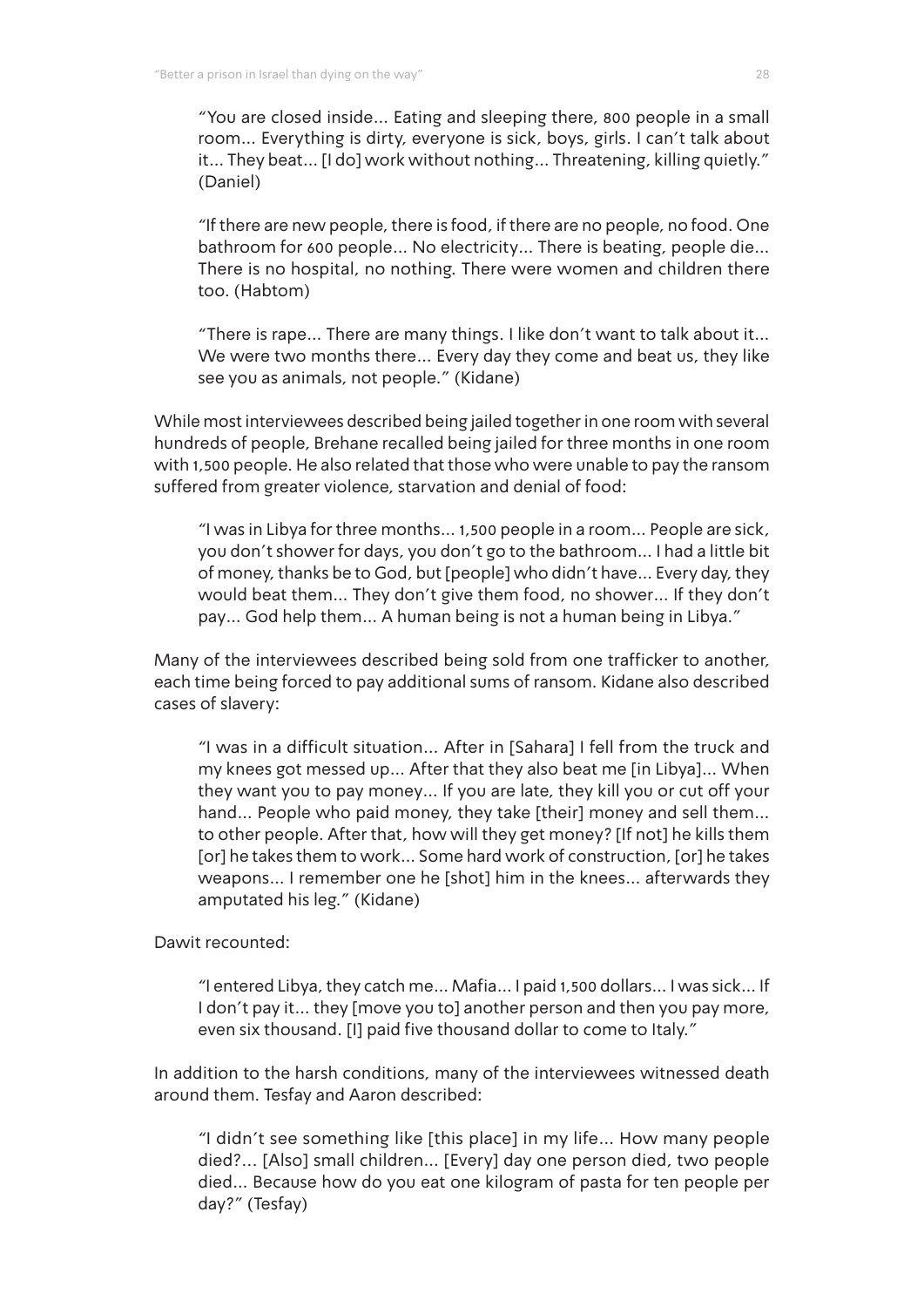**"A young woman in Libya, I saw this with my own eyes… We entered [together], after that she had… She… I don't know how… After this she died… She paid money, paid everything. [They said] 'tomorrow or the day after that you leave,' after that she died… [She was] sick, but there is no hospital… No bed, [sleep] on the floor." (Aaron)**

The smugglers would dispatch boats from Libya in the direction of Italy only when they could load many hundreds of people on them. Habtom, for example, reported that it took a month from the moment he reached the camp in Libya until 500 additional people arrived. Only then the smugglers said that it's possible to embark on the journey by sea.

## **CROSSING THE MEDITERRANEAN SEA FROM LIBYA TO ITALY: "We were ten people from Israel- Only three survived"**

Crossing the Mediterranean Sea to Europe was done on boats loaded by the smugglers with many hundreds of people, to reduce costs.<sup>51</sup> The crossing was described as exceptionally dangerous; in many cases, the boat's motor stopped working midjourney. The lucky ones were saved by European rescue ships. Johnny, Brehane and Kidane recounted:

"[On] the way, it was dangerous, difficult… The motor… It would stop… Everyone cries… There were many children, pregnant women." (Johnny)

"After six hours in the city… The motor doesn't work… But there was nothing we could do, just wait, we waited, and God heard us, and people of Italy came… and took us on a big boat." (Brehane)

"[It was] very hard… We were 300 people. On the boat, you can't sit, sitting on one another. After a journey of about six hours… it broke… oil… started coming out… We started [to try] to stop the oil… But it's impossible… There's one from Eritrea who is in Switzerland… We called him, he called for Italy's help, after… eight hours they came, if they had not come… we would [drown] in the sea." (Kidane)

Other boats sunk at sea with all their passengers. Many others died due to illnesses or suffocation due to the extreme overcrowding on the boats. Some of the interviewees witnessed such deaths:

"We were four hours at sea, on the waves, 500 people… Motor broke, no motor on the ship… Downstairs, there's no air… it's very hot… two-three people died every day." (Abraham)

**"I saw 400 people inside… the water, they drowned. I saw people got in and all of them died on the boat, I saw… Nine boats went into the sea, we were before this ship, many children died, I remember… I don't have the strength anymore to talk about it." (Yohanes)**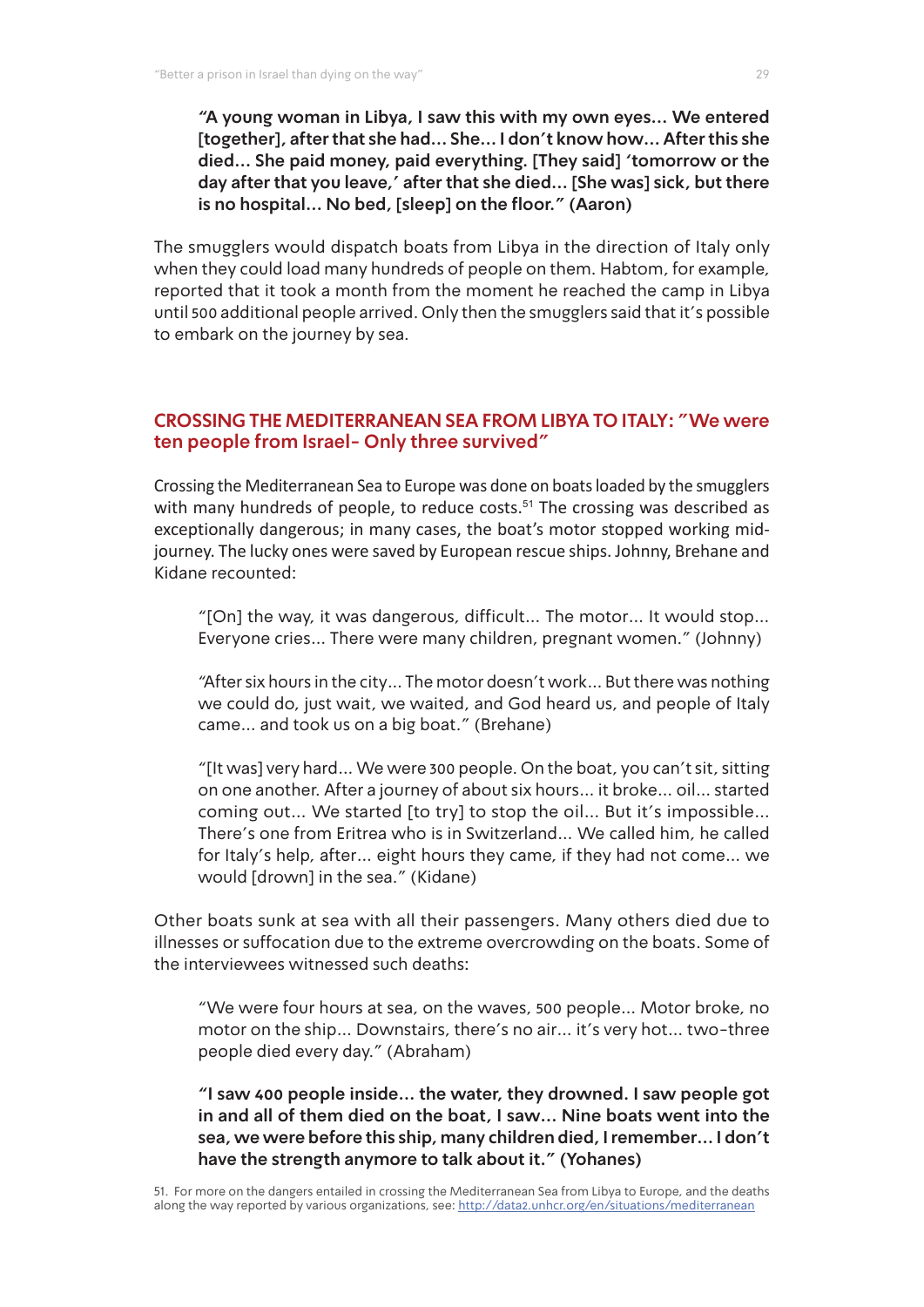"We entered at 4 o'clock into the sea, after two hours broken… the motor… I swam for two-three hours, [after this] they came to rescue us… We went 500 people into the sea, and out of them returned just maybe 100 people… maybe… from Israel, there were ten people on the boat, and we got out only three, you understand? Seven people died… After three days, I didn't know where I was, my head was upside down… Because I saw people… maybe fifty children, five year olds, four year olds, six year olds, half year olds… [When] I entered Italy, I went to the hospital and asked where are they? They told me dead… I cried… For what? For what? Are we not human?" (Tesfay)

Other interviewees reported losing family members and friends along the way. Dawit lost his wife, who was two months pregnant:

## **"We entered in peace but… my wife… we were not together… Different people caught me and my wife… She came on another boat, and this is why my wife died… 450 people dead [on that boat]."**

Isayas recounted that his partners in the journey, some of whom departed Israel after him, drowned at sea:

"There were people who came from Israel after me… and just because I came before them, they took us to the sea, and the rest stayed behind us… When I reached Germany, I heard that all of them are dead… They were all from the place where I was [in Libya], from my group, not just those who were from Israel… Because their families sent the money too late… They died in sea… I can't… I can't… It's very hard for me. Lucky for me, I reached Italy and from there to Germany, they gave me asylum and I have a good life here. But think about the people who left Israel to have a better life and did not make it."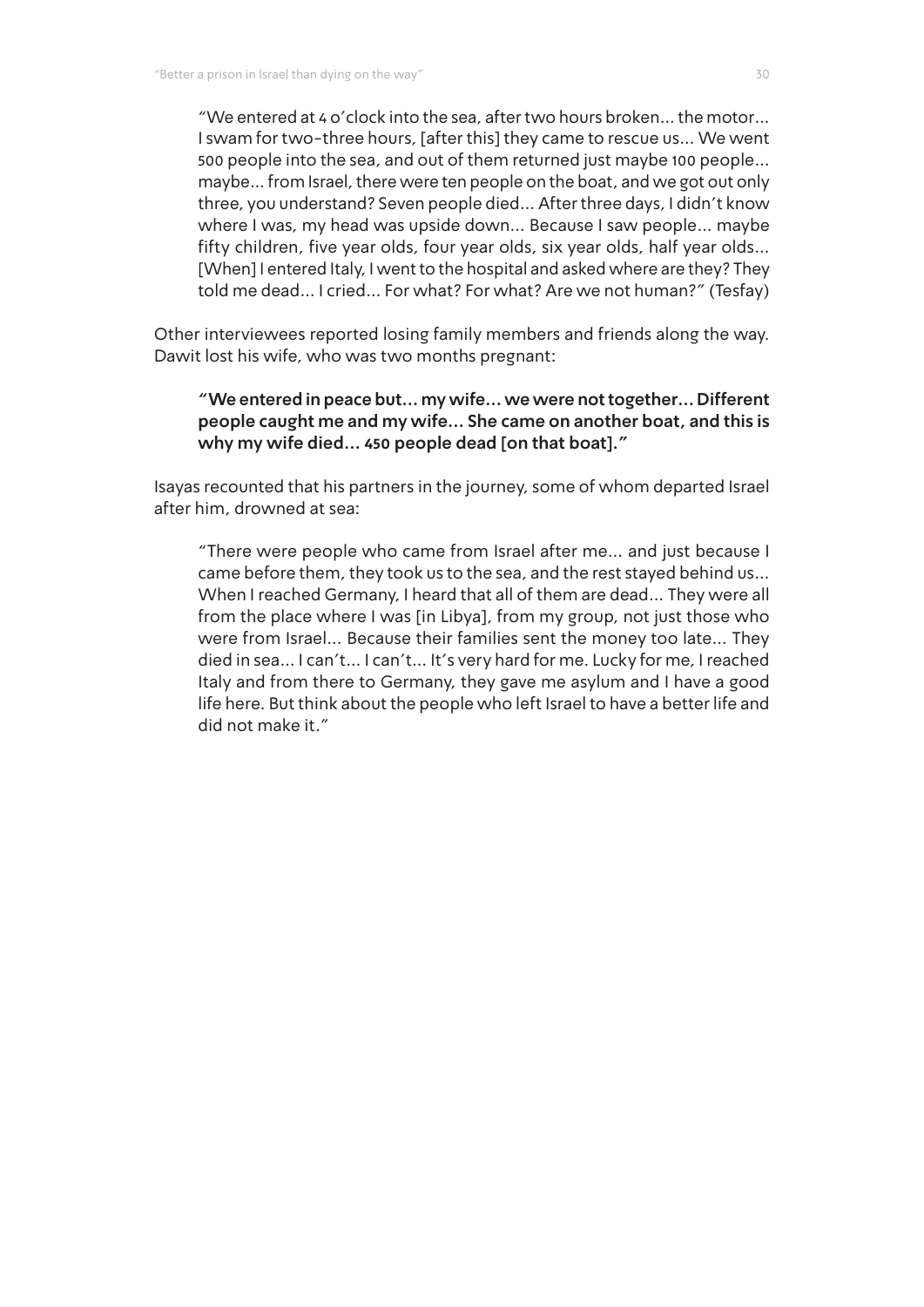# **C. THE LIVES OF THE INTERVIEWEES TODAY**

All interviewees survived the hazardous journey. Arrival in Europe concluded this chapter in their voyage. After reaching Italy, some of the interviewees continued to Germany, and some to the Netherlands. There, within one to several months from the moment of applying for asylum, 16 of them received refugee status. Many stated that during their refugee status determination interview (RSD), they mentioned living in Israel. Samson, for example, described that he underwent one asylum interview that lasted three hours, and five weeks later, he was granted refugee status for a duration of three years (at the initial stage).

In addition to receiving legal status, the interviewees were granted social rights such as rent assistance, participating in local language courses, as well as professional courses to enable them to integrate into the local workforce. This is how Tesfay in Germany and Habtom in the Netherlands described it:

"Now, thanks to God… I've been one year and four months in Germany. Great… I will tell God thank you very much first of all… I am okay, they gave me a house, they gave me a passport… They said 'go to school' and I go to school. What I say… I am being heard." (Tesfay)

"I wanted to reach the Netherlands… In the Netherlands it was quick, after two months I received a visa for five years… I got an apartment, I also have health insurance. Every month they give me money… Now I study language in school and they pay. I can study for two years. I want to study flooring, I work in this now, but with wooden floors. In Israel I worked in this too, [but] I don't have a certificate that I worked in this in Israel, and here I need a document that I know how to work in this. They help you find work in your profession, I pay taxes if I work in this." (Habtom)

## **THE MENTAL STATE OF THE INTERVIEWEES**

Although there is no longer a physical threat to the lives of the interviewees due to the protection they have been granted in Europe, the effects of the multiple traumatic experiences they survived on their mental health are still evident. Many described suffering from repeated and uncontrollable thoughts about what had happened to them, nightmares and insomnia. Some of them have been diagnosed with post traumatic stress disorder (PTSD) and are receiving psychiatric assistance from the mental health services in their host countries. This was evident during the interviews, particularly when they described what had happened in the Sahara Desert, in Libya and while crossing the Mediterranean Sea. When retelling those stories, the interviewees would at times cry and have trouble speaking. Kiflom and Aaron described: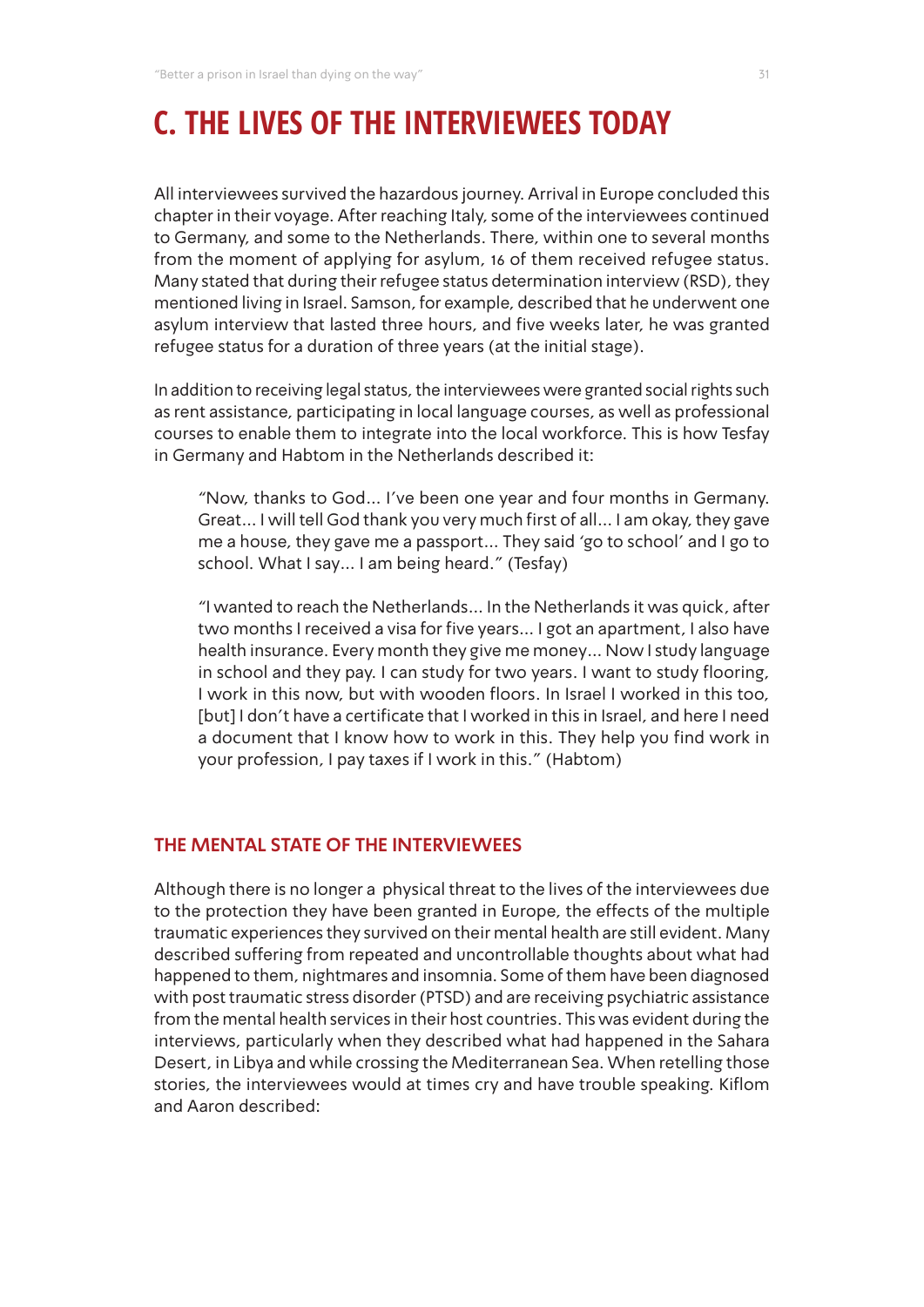**"[In the Sahara] people died and we buried them… This life… I don't want to remember this. It's hard to think about this… At night, it returns to our head. It returns. I don't want to remember. It wakes me up, what I saw, people dying, no food. I don't want to remember this. It's a problem… I want to close that door. (Kiflom)**

 "We will talk, but I don't have the strength to talk… There are times I cry… It's hard… What I saw… My friend died. A mess. It's not good, it's the most dangerous in the road… I don't have the strength to speak." (Aaron)

Dawit, whose wife drowned in the Mediterranean Sea during their joint journey, said that after he reached Germany, he suffered from depression and tried harming himself. He was directed to psychiatric care:

**"When I came here, my head went crazy, I wanted to kill myself… I felt I have nothing left in this world. So they sent me to a doctor and gave me pills, and now I am a little better, but without the medication, I cannot sleep… In Sinai, on the road to Israel, six of my friends died. At sea, my wife died… and I remember them, each and every one, and it does not leave me." (Dawit)**

Isayas described feeling guilty for surviving, while his partners in the journey, did not:

"The first time I saw them on Facebook,<sup>52</sup> I couldn't. We were together, sleeping, eating together, I got a sick feeling… You know that I'm lucky? That I have relatives in Canada and America who sent money… I have luck."

Despite the arduous journey and the traumatic experiences they have endured, the interviewees reported that these days, they are trying and mostly succeeding, each in their own way, to establish their life in their welcoming countries. They are making an effort to obtain mastery of the local language, study and find work. In addition, the mere fact that they shared their stories, despite the difficulties this entailed, attests to their mental resilience. Many of them stay informed of news in Israel and the world, and some are taking part in activism among their communities in the countries they have reached, as well as from a distance, through social media.

## **CONCERN FOR THE LIVES OF THOSE REMAINING IN ISRAEL**

All the interviewees described their journey as a road that "must not be traveled on." They expressed deep concern for the lives of their friends and relatives among the refugee communities residing in Israel, who may "voluntarily" depart or be deported to Rwanda and Uganda, to a "fifty-fifty" journey, in which life and death are both likely outcomes. It was apparent that this concern was one of the motivating factors for revealing what they experienced and granting an interview for this research, despite the challenges this entailed. The interviewees repeatedly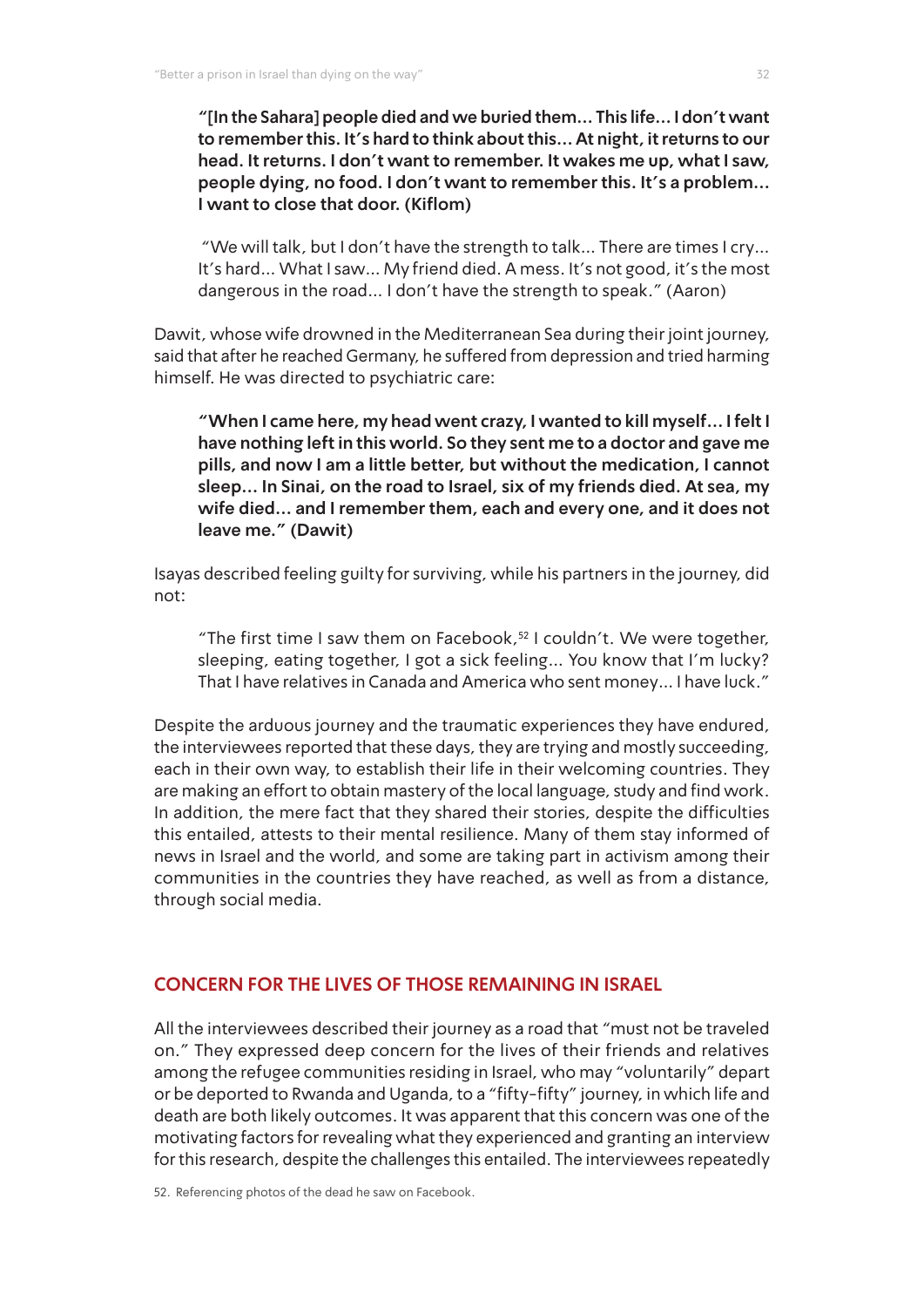thanked us for the opportunity to convey their message through these interviews. When they were asked what they would advise a friend who remained in Israel and called to ask whether it would be better to go to prison or leave Israel, all responded the same way. All said, without any hesitation, that although they managed to reach countries where they gained safe haven and rights, they would not embark on this journey again: "It's better in Israel in prison than dying on the way," said Tsegay. Samson stated: "You want to die? Then go back, if you don't want to die, stay in Israel." Dawit and Brehane responded:

"I will tell him not [to] come… If he comes from Rwanda, Uganda… He could die, and also [pay], what I worked… Five years I spent making the money… that I [paid] for this trip… Better to wait until peace come to our country or we replace our president… But if he goes [to] Rwanda… It's fifty-fifty, he could die or he could come here like me." (Dawit)

"If he wants to leave Israel to Uganda, he is really better off staying in Israel… In my life I've never seen such a life as in Uganda, Juba, Sudan, all [the way] it's something difficult, difficult… Because I passed through this place, I don't want another person to pass through it… And to the government in Israel… they shouldn't say that everything is okay with Uganda, don't say that because I saw with my own eyes… Israeli people must stop this… I don't know what to say, I just pray that from today, people who live in Israel will have the best in life, this is what I pray, and also that it will be good in our country, [so we can] go back." (Brehane)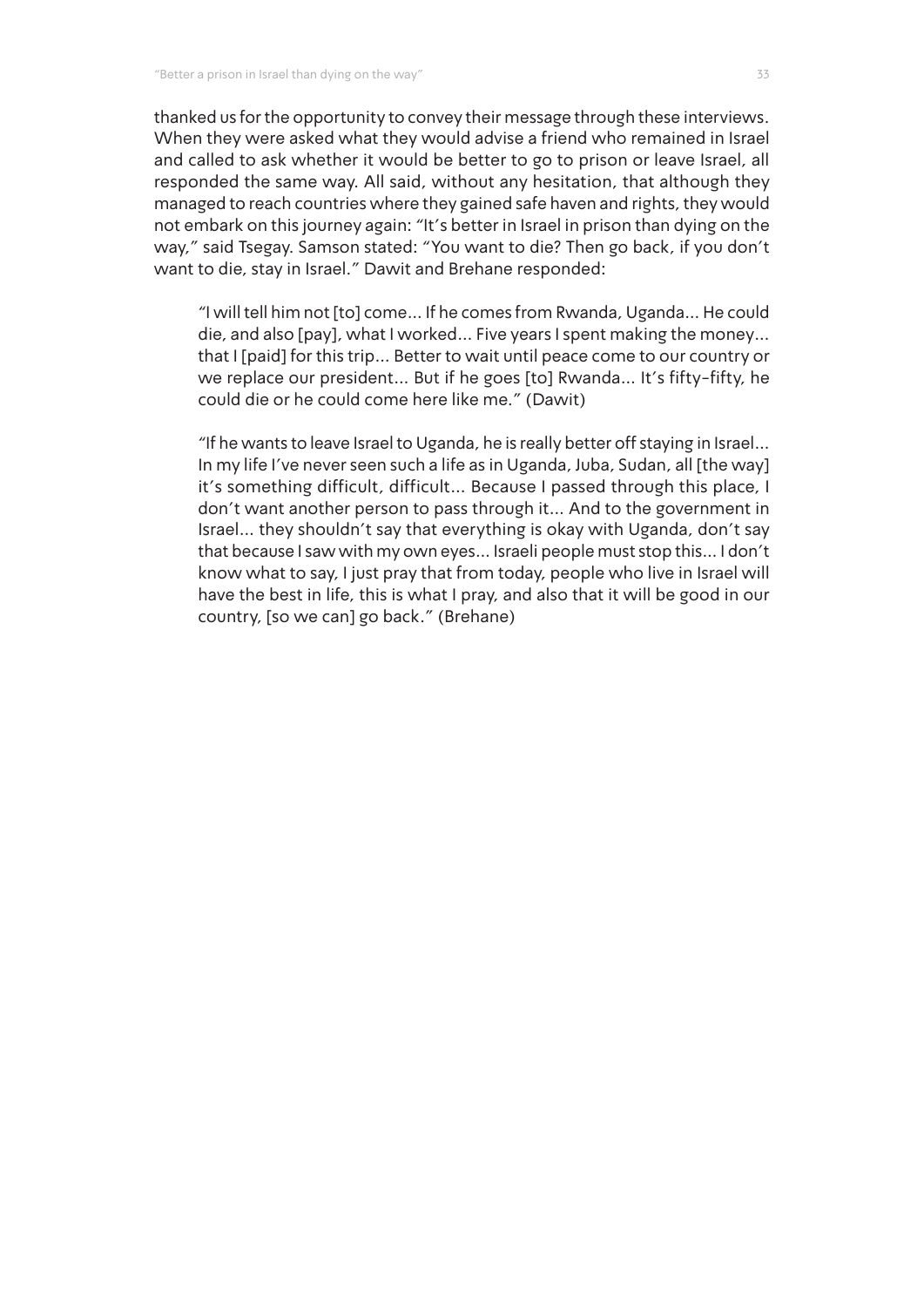# **CONCLUSIONS**

# **1. THE PROMISES MADE BY THE STATE OF ISRAEL REGARDING WHAT AWAITS THOSE "VOLUNTARILY" DEPARTING TO RWANDA AND UGANDA – ARE FALSE**

The findings of this report clearly demonstrate that the pledges the State of Israel made in court and to those leaving prior to their departure regarding what awaits them in Rwanda and Uganda – were not kept. In contravention of the promises regarding access to an asylum application process, granting of legal status, work permits, upon landing, the deportees were exposed to danger and threats.

In Rwanda, the testimonies show that upon arrival in Kigali, local authorities confiscated the travel documents issued in Israel, which was the only identifying document in their possession. They were taken to a hotel guarded by an armed man, where they were forced to stay under threats. One of the interviewees was robbed of all of his money by those who met him at the airport. None of the interviewees were granted access to an asylum application process. Under pressure, they were forced to continue the journey in search of protection and asylum. According to the testimonies, the crossing of the border to Uganda was done with smugglers who cooperate with the officials who met the interviewees at the airport and took them to the hotel. None of the interviewees remained in Rwanda or knows others who departed from Israel and remained in the country. This matches the data of the UNHCR: as far as the agency knows, out of the thousands of refugees who "voluntarily" departed Israel to Rwanda, only seven remained in the country.53 As for Uganda, there as well, the interviewees did not have access to an asylum application process, and they were exposed to robberies and incarceration. In addition, although in February 2016 the State promised the court to improve the protection of those departing, including a promise to allow them to keep a copy of the travel document after landing, as well as to keep track of their situation via phone calls, this report does not find any difference in the narratives of those who left prior to February 2016 and those who left afterwards.

53. This data was provided by the UNHCR and pertains to departures up to November 2017. See: https:// theconversation.com/threat-of-expulsion-hangs-over-thousands-of-eritreans-who-sought-refuge-inisrael-and-the-us-87898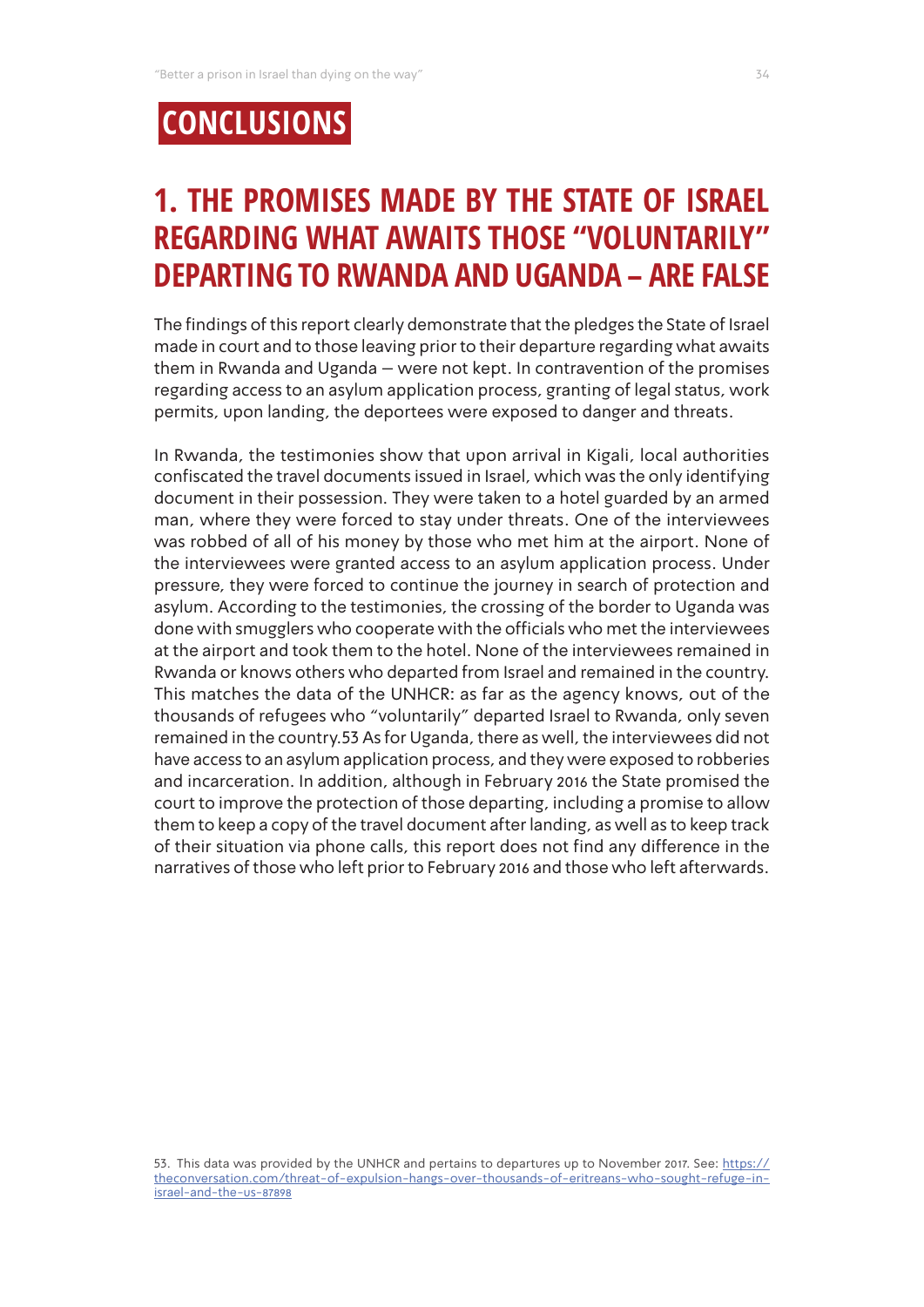# **2. EMBARKING ON ANOTHER JOURNEY IN SEARCH OF SAFE HAVEN**

A direct link can be drawn from the circumstances the interviewees found themselves in while in Rwanda and Uganda, where they became deprived of documentation and protection, and were exposed to robberies, threats and incarceration, to their push to continue a life-threatening journey in search of a country that can offer them asylum. The interviewees detailed a long list of travails they have had to endure in the various countries they crossed: torture, slavery in the torture camps in Libya , as well as a dangerous crossing of the Mediterranean Sea. The testimonies clearly indicate that due to the only identifying document in possession of the deportees being taken from them in Rwanda and Uganda, along with the money the State of Israel had given them upon departure being on their person, which people in the "third" countries knew of – increased their vulnerability throughout the journey, at times resulting in a threat to their lives.

This vulnerability originates in the Israeli policy, which left them for many years without a legal status, as well as numerous sanctions including incarceration in the Holot Detention Facility, the application of the wage deduction law,<sup>54</sup> and the dysfunction of the asylum system – all intended to incentivize them to leave. When these policies were compounded with the threat of incarceration, the refugees' vulnerable state was exploited to coerce them to leave Israel under false promises. Facing this pressure, often feeling complete despair, they were boarded on flights from Israel to a country they have never visited, whose language they do not speak, and to which they have no connection.

# **3. THREAT OF DEATH THROUGHOUT THE JOURNEY**

The findings of this report attest to the constant threat of death the interviewees endured throughout their voyage:<sup>55</sup> many witnessed the death of their fellow travelers while crossing the Sahara Desert, in the torture camps in Libya, or by drowning in the Mediterranean Sea. Others testified about cases of death that they have heard about, as well as people who were forcibly returned to Eritrea, jailed upon their return, their fate remaining unknown. Among the deaths that the interviewees witnessed first-hand were those of people who "voluntarily" departed Israel. The interviewees stressed time and again that they were among the lucky ones who managed to survive the journey, unlike many others.

54. See Reuters report, July 3, 2017 https://www.reuters.com/article/us-israel-migrants/feeling-unwantedand-unwelcome-african-migrants-hit-by-new-tax-in-israel-idUSKBN19O1KB

55. Similar testimonies about asylum-seekers who "voluntarily" departed Israel and died along the way can be found in the 80 interviews collected by the UNHCR in Italy, about which the UN agency reported in January 2018. For the full statement by the UNHCR: http://www.unhcr.org/news/briefing/2018/1/5a548e064/unhcrappeals-israel-forced-relocations-policy.html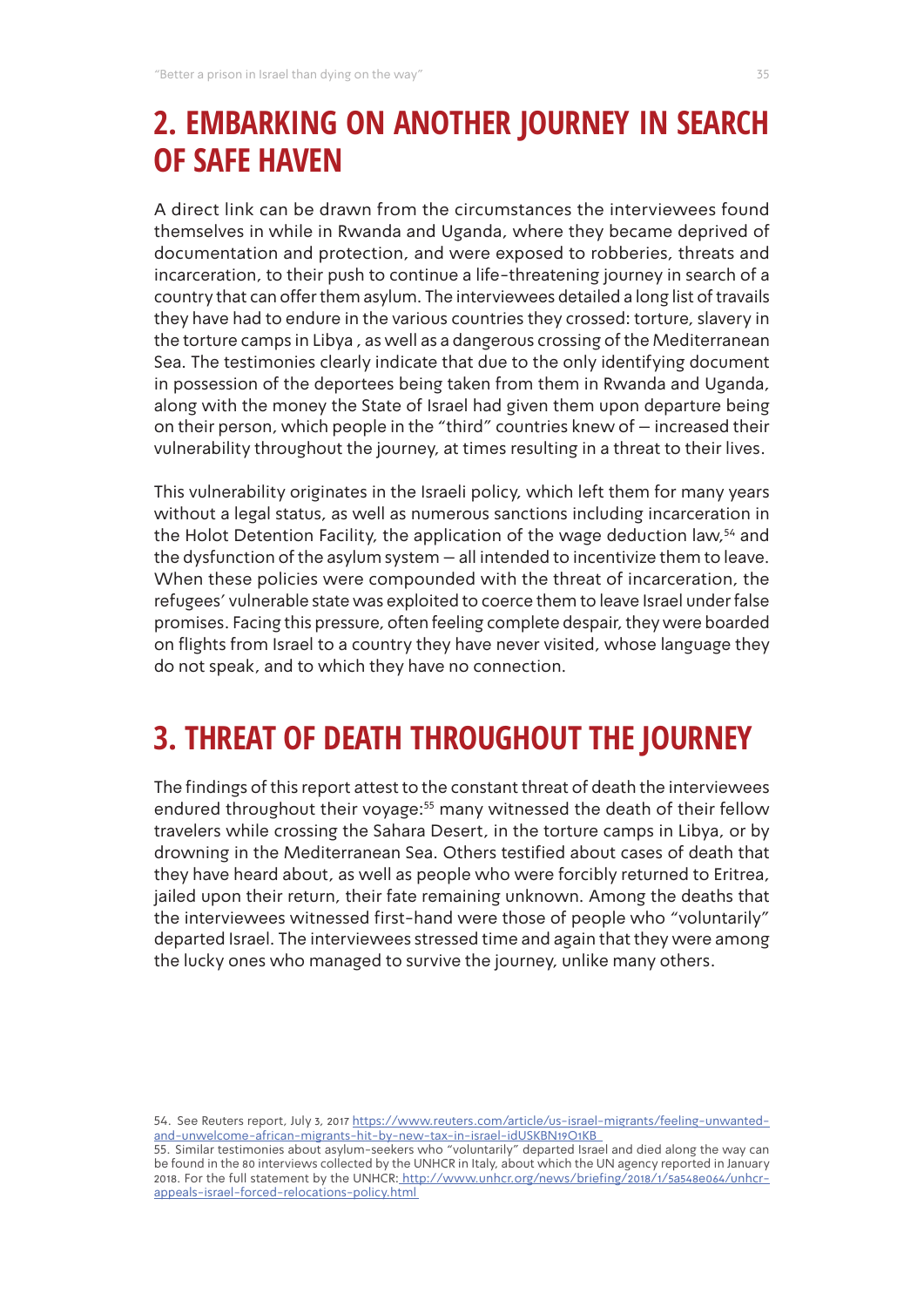# **4. FORCIBLE RETURN TO ERITREA**

The findings of the report include testimonies about Eritreans who "voluntarily" departed Israel to Rwanda or Uganda who were forcibly returned to Eritrea from one of the countries along the way - South Sudan, Sudan or Libya. Although Israel admits that it can not deport Eritrean back to their homeland, it appears that as part of the "voluntary" departure program, Israel is vicariously exposing them to the threat of forcible deportation to Eritrea.

# **5. THE STATUS OF THOSE WHO DEPARTED**

None of the interviewees received refugee status in Israel, but almost all were granted this status after their asylum applications were examined in Germany and the Netherlands. The refugee status was granted to them within a few months and even a single month from the moment they had applied for asylum. Some of the interviewees reported that they stated during the asylum interview that they had lived in Israel. This exposes the failings of Israel's asylum system and reifies the widespread criticism it receives. These findings bolster the assumption that similarly to the interviewees in this report, many Eritrean and Sudanese nationals residing in Israel are eligible for refugee status, but are denied the status to which they are entitled under international law.<sup>56</sup>